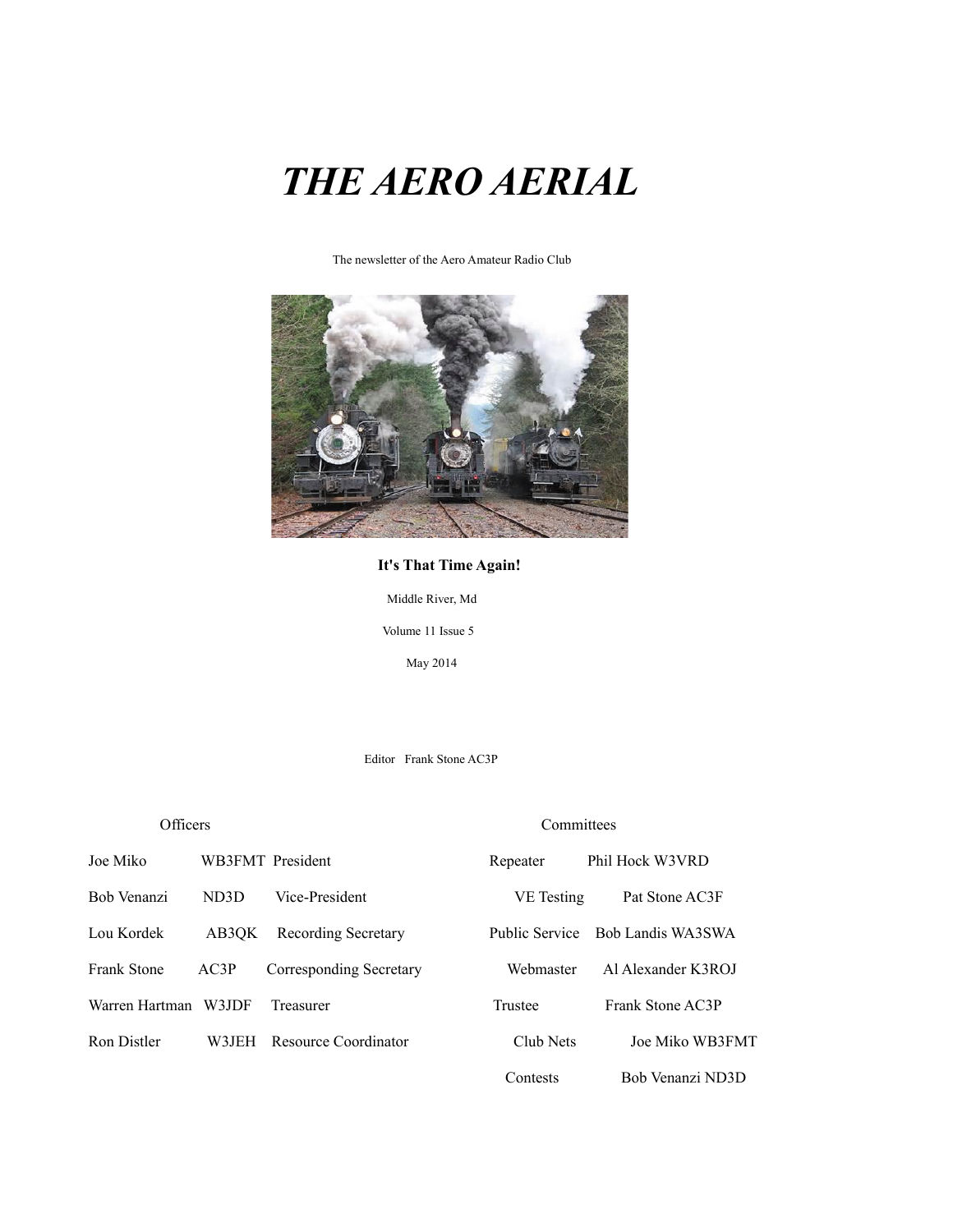#### **ABOUT THE AERO AMATEUR RADIO CLUB**

Meetings: First and Third Wednesdays at 7:30 pm at Coffman's Diner

(Middle River and Orem's Rd.)

Nets: See Local Area Net Schedule

Repeaters: W3PGA (147.24 MHz - / 449.575 MHz -)

W3JEH (223.84 MHz -)

Website: <http://home.comcast.net/~frank-stone/Aero%20ARC/aero.htm>

## **LOCAL AREA NETS**

 **Day Time Frequency (MHz) NET NAME**

| Daily      | $9 - 10$ am            | 147.33  | <b>ORIOLE</b> Net                |
|------------|------------------------|---------|----------------------------------|
| Daily      | 6 pm                   | 3.820   | Maryland Emergency Phone Net     |
| Daily      | $6:30 - 7$ pm          | 146.670 | Baltimore Traffic Net            |
| Daily      | 7 pm and 10 pm         | 3.643   | Maryland/DC/Delaware Traffic Net |
| $2nd$ Tues | $7:30 \text{ pm}$      | 146.670 | Baltimore County RACES Net       |
| $2nd$ Wed. | 8 pm                   | 28.445  | AERO ARC Net                     |
| $4th$ Wed  | 8 pm                   | 147.240 | AERO ARC Net                     |
| $5th$ Wed. | 8 pm                   | 449.575 | AERO ARC Net                     |
|            | When Activated by NOAA | 146.67  | <b>SKYWARN</b>                   |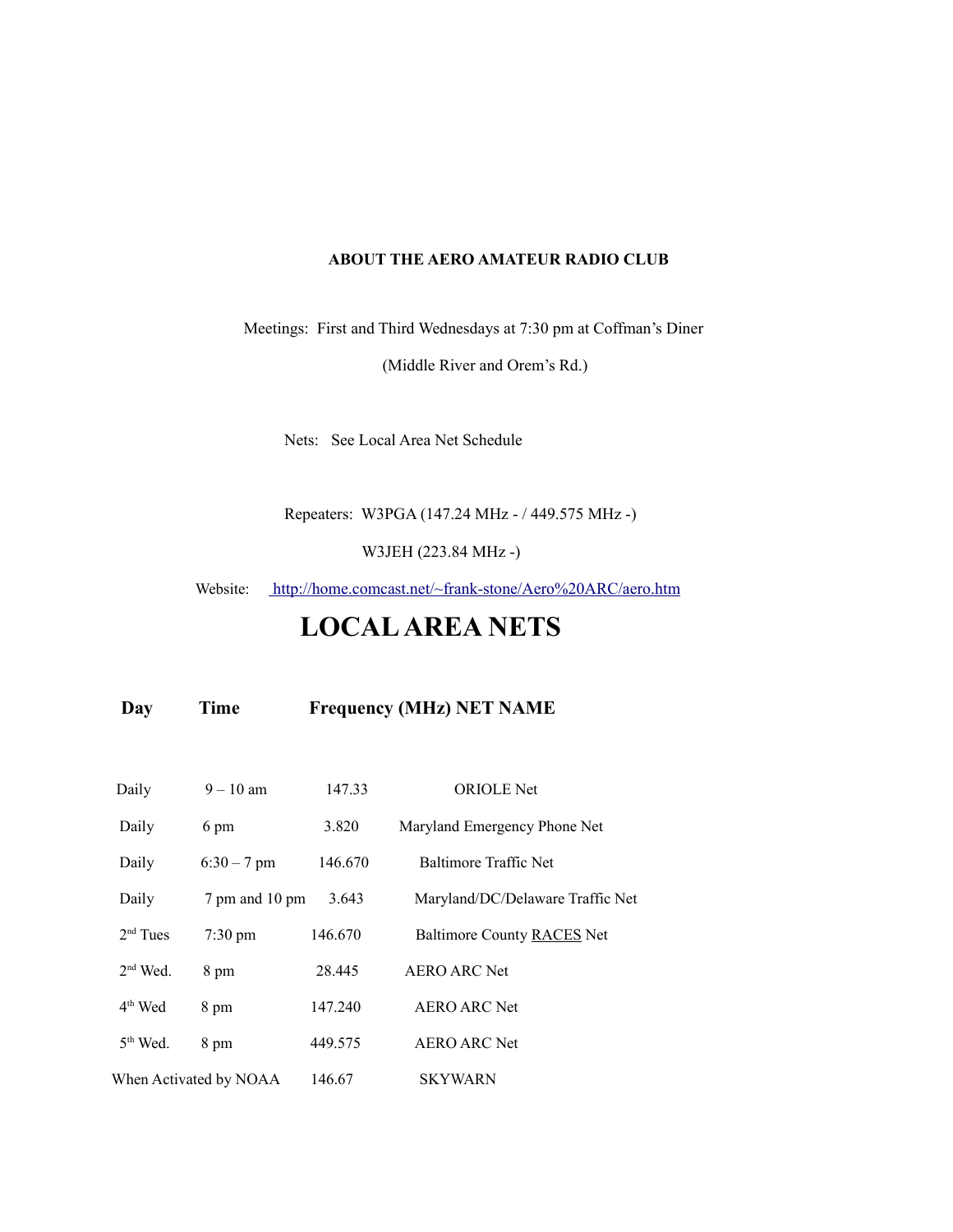### **AERO NET REPORT**

#### **28.445 MHz: WB3FMT(NCS) W3JEH W3VRD AB3SD AC3P**

**147.24 MHz: WB3FMT(NCS) KB3JVP KC3ANJ KC3APF W3JEH AC3P KB3VAE KA3SNY W3VRD** 

**50.24 MHz: WB3FMT(NCS) W3JEH AC3P KB3JVP KB3VAE KA3SNY KB3PGN (Dark Side of the Moon Net)**

## **Station Activities**

Congrats to **KB3QAX**. **AB3QK, AC3F** and **AC3P** have a new mobile platforms. **W3JEH** has returned from an expedition to Florida. **WB3FMT** is back from a cheerful trip to Virginia Beach. **W3VRD** reports 10 meters is smoking. Congrats to new General **KB3ANJ**.

## **Bernie Ulrich K3CXC SK Update**

Bernie's widow, Gerrie, has announced that his ashes will be interred during a brief service at Oak Lawn Cemetery in Essex at 1 p.m., Friday, May  $16<sup>th</sup>$ . Club members are invited to attend.

## **Condolences**

The club passes on our condolences to Dave Frederick, KB3KRV, and his mom on the passing of his grandmother.

## **Field Day 2014**

The Essex Skypark Association has approved the Aero ARC's request to use their property for Field Day activities.

## **Moonbounce**

The moonbounce project will be done at the QTH of Warren W3JDF. The weather is still not cooperating.

## **Open Cockpit Saturday**

The Glenn L Martin Aviation Museum is looking for help to communicate between the museum at Martin State Airport and the static display at Strawberry Point. Open Cockpit Saturdays are the second Saturday of the month between 11 a.m. and 2 p.m. Contact Warren W3JDF to volunteer.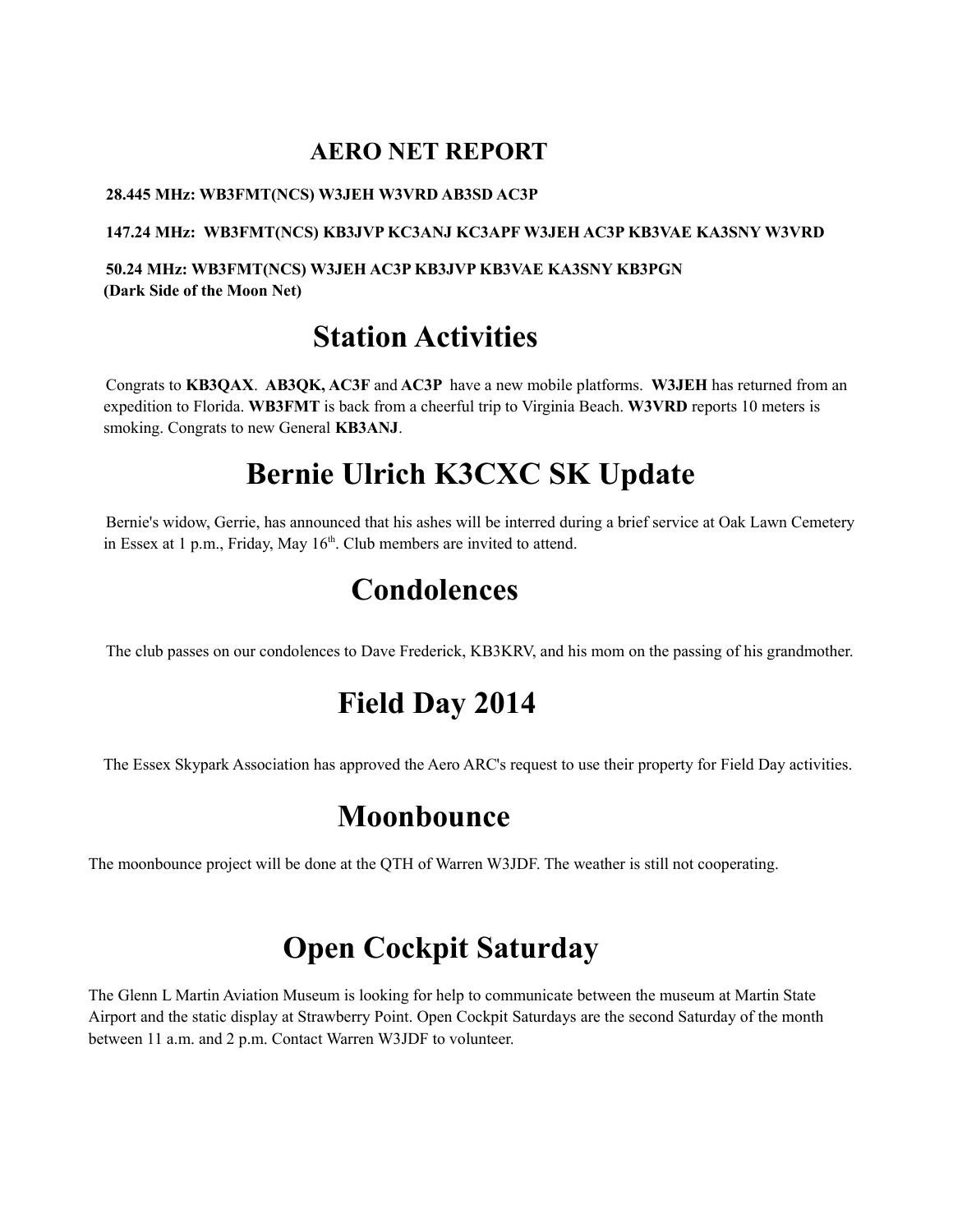## **Using a Grid Dip Meter to Check Quartz Crystals** *by Ron Distler W3JEH*



I have a large collection of Arc-5 transmitters (16) and they each have a quartz crystal that is used to calibrate the transmitter frequency. In a test setup in my shack the transmitters work well into a dummy load but I could not get an indication of the crystals working in order to adjust the transmit dial to be sure I was on frequency. I could hear the transmitters on a station receiver and I have a frequency counter, but it bugged me that none of the crystals would operate as they were designed.

So, I dusted off an old (1959) Eico grid dip meter and rigged up an inductance loop to couple the crystal to the input of the meter, hoping to find at least one crystal that worked.

I tested them all and none would give an indication of working. I looked into my junk box and found a crystal that I had purchased new (years ago) but never used. I felt it should work. But of course it did not and would not give an indication on the meter. I began to suspect the meter and/or the method of coupling.

At this point I needed the manual for the meter especially the circuit diagram. Two club members came through with help. WA3TAD sent me web site when I printed out a copy of the manual and ? who give me a copy of the manual at the next club meeting.

Having the schematic, I checked the plate voltage of the 6AF4 expecting to read 55 volts DC. It was zero. Working backwards to the oscillator/diode slide switch on the meter panel, I discovered the switch was not working. Close inspection indicated a micro crack in the switch wafer. When in the oscillator position the switch was to ground the power supply and thus provide voltage to the tube.

Luckily I had a slide switch in my junk box and replaced the switch and in the process discovered the switch wiring had been modified for some unknown reason. Thanks to having the schematic, I now had the meter working. With the proper coil plugged in I could get meter readings and the sensitivity control was working. The crystal that I had bought new some time ago but never used was now working. I got a dip reading on the meter and the meter dial and crystal frequency were in reasonable agreement.

I went back to the Arc 5 crystals and tried again. Still nothing. The Arc 5 crystals are hermetically sealed in a metal case that makes them look like an old metal tube with an octal socket base.

I just cannot accept that all those crystals are bad and am presently working on a better coupling loop for another try. At least now I am sure the dip meter is working.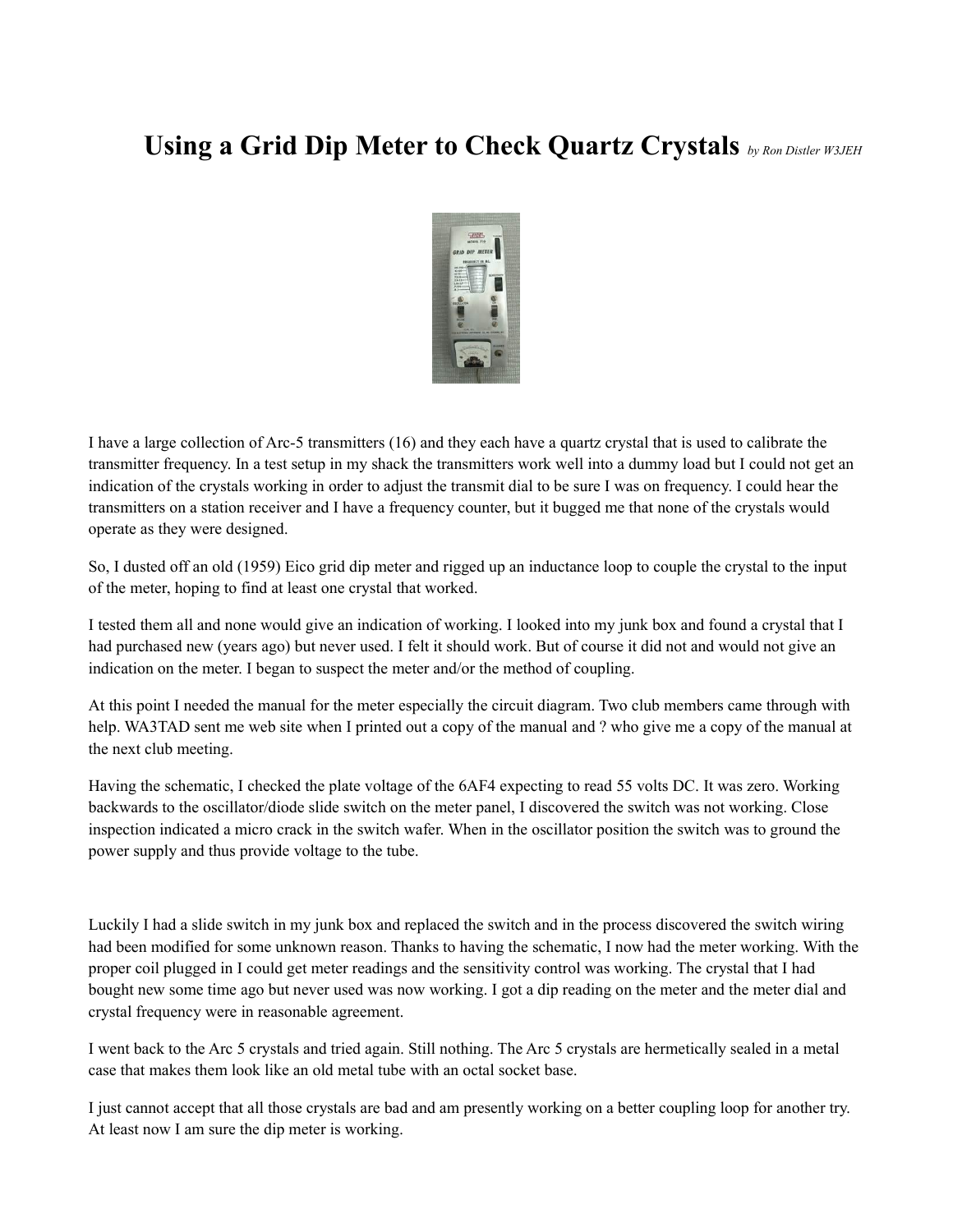

## **Election 2014**

## **May 21**

## **Abentee Ballot**

## **Vote for one for each office: Prez VP TR RS CS RM**

| <b>NAME</b>            | <b>CALL</b> | <b>OFFICE</b> -Write in |  |  |
|------------------------|-------------|-------------------------|--|--|
| Alexander, Al          | K3ROJ       |                         |  |  |
| Carl Sr., Eric. R      | KB3YJS      |                         |  |  |
| Cimildora, Jerome F.   | N3VBJ       |                         |  |  |
| Distler, Ron           | W3JEH       |                         |  |  |
| Erisman, Ken           | KB3QAX      |                         |  |  |
| Ester, III, Charles T. | KC3ANJ      |                         |  |  |
| Ester, Maura Kelly     | KC3APF      |                         |  |  |
| Falkenhan, Eric        | WA3TAD      |                         |  |  |
| Fredrick, Dave         | KB3KRV      |                         |  |  |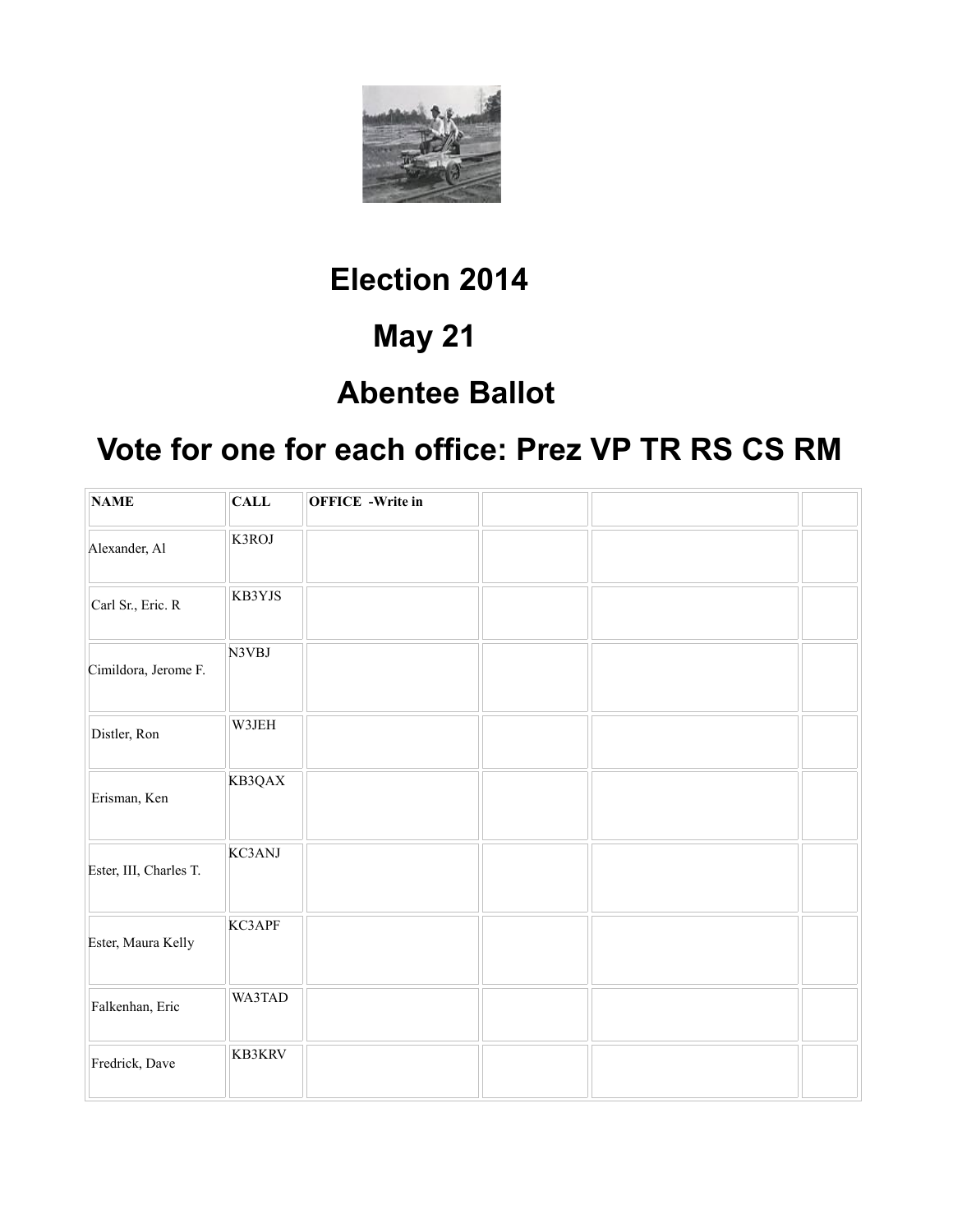| Gill, George       | <b>KB3RLF</b> |  |  |
|--------------------|---------------|--|--|
| Hartman, Warren    | W3JDF         |  |  |
| Hock, Phil         | W3VRD         |  |  |
| Hoerner, Richard   | KB3VAE        |  |  |
| Kircher, John      | W3JMI         |  |  |
| Kobylski, Tony     | K3AK          |  |  |
| Kordek, Lou        | AB3QK         |  |  |
| Landis, Bob        | WA3SWA        |  |  |
| Lea, Ken           | KB3JVP        |  |  |
| Lynch, Georgeann   | KB3PGN        |  |  |
| Miko, Joe          | WB3FMT        |  |  |
| Stone, Frank       | AC3P          |  |  |
| Stone, Pat         | AC3F          |  |  |
| Venanzi, Bob       | ND3D          |  |  |
| Vleck, Dave        | KA3SNY        |  |  |
| Whittaker, Charles | KB3EK         |  |  |
|                    |               |  |  |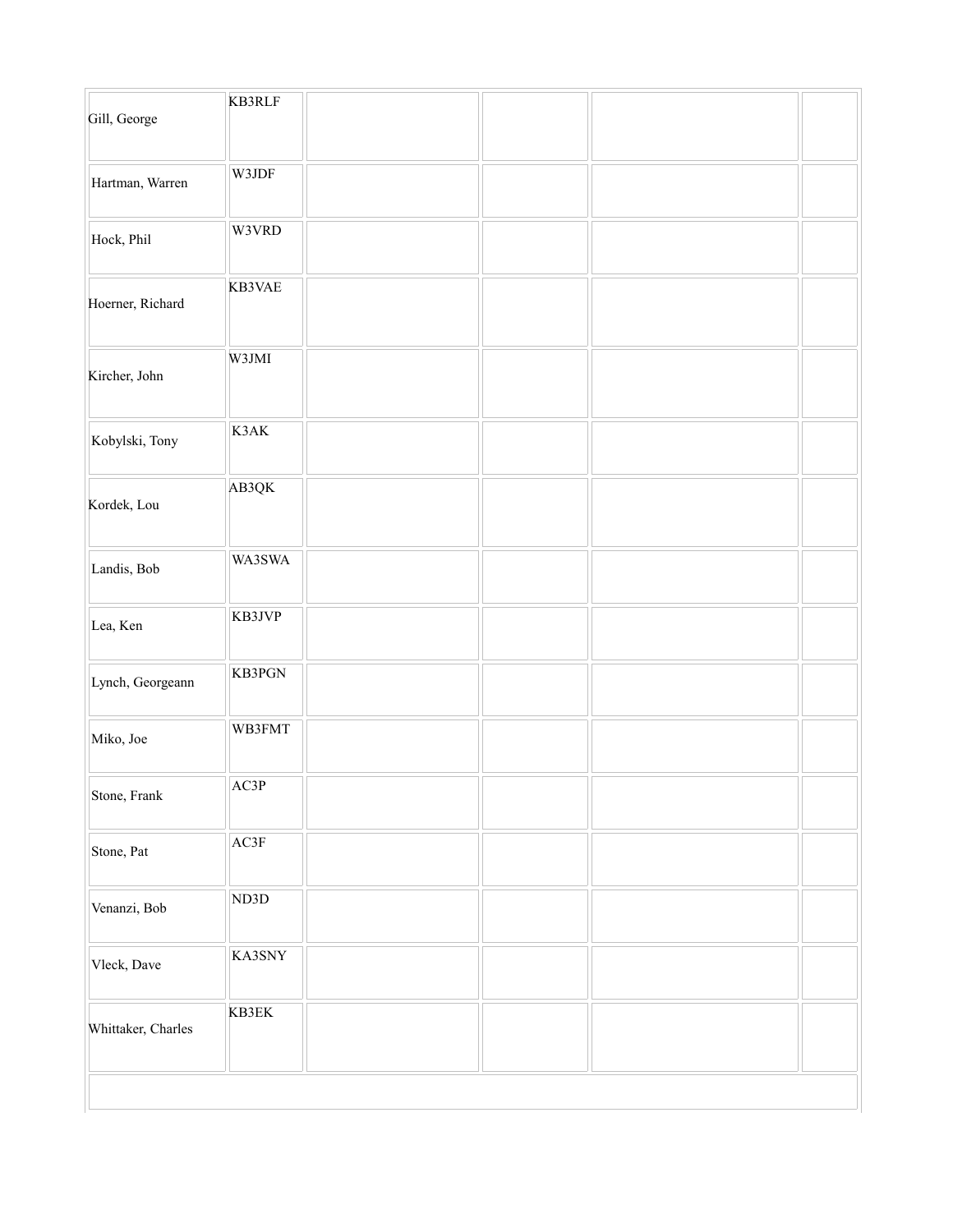## **From T-MARC**

March 2014

#### **Applications in Process:**

AE4ML: Received on air notification of 224.9000 at Madison, Va. with change of CTCSS tone. Send modification to neighboring coordination group.

Sussex ARA: Received on air notification of 145.2500 at Selbyville, Del.

Sent Final Coordination

N3HXT: Received application for 2 meter pair in Winchester, Va.

Frederick Amateur Repeater Group: Received application for narrow-band 2 meter repeater at Frederick, Md. Sent Notice of Proposed Coordination to neighboring coordination groups

N3ST: Submitted application to modify location of 444.1000+ at Frederick, Md. Sent Notice of Proposed Coordination to neighboring coordination groups.

#### **Coordinations Withdrawn / Cancelled:**

900 Link AMROS Port Penn, Del.

#### **Other:**

South East Repeater Assoc. Notice of Proposed Coordinations:

1: 440

#### T-MARC

The Mid-Atlantic Repeater Council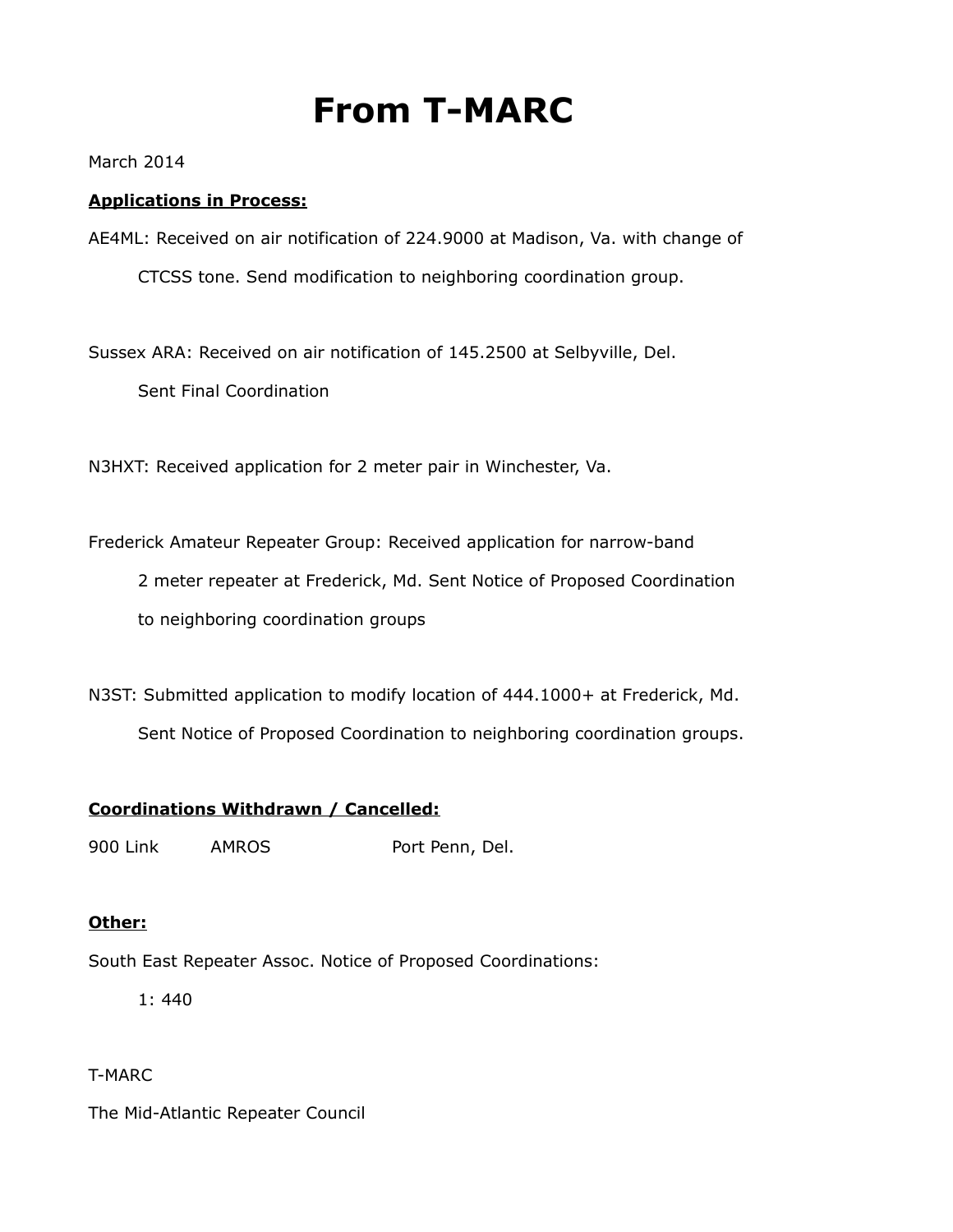## *Aerial Archives*

2004 - Operating Meteor Showers by WB3FMT

Armed Forces Day Crossband Frequencies

Hamboree Comments

2009 – 40 Meter Expansion

Membership Map

MS Bikers returning to Chestertown



The VE Team returned to the White Marsh Library for a test session on Saturday, March 22<sup>nd</sup>. There were five applicants expected. Twelve showed up for a nearly SRO event. Every table in the room was occupied.

Congratulations to New Ham Techs: Matt Zinder **KC3CKK**, David Tate **KC3CKJ**, Adam Kirghas **KC3CKI**, Don Hobson **KC3CKH**, Steve DiGregorio **KC3CKG**, Calvin Peake **KC3CKF**, John Lamont **KC3CKE**, and Andrew Loncarich **KC3CKD**.

Congrats also to General upgrade: Phil Heller **KC3CAD**.

Kudos to Extra Upgrade: Kenny, Erisman **KB3QAX.**

A special congratulations to New Extra Ham John Jinno **AB3UE,** who completed the "hat trick" of passing all three elements in a single sitting.

Thanks to fellow Ves, AB3QK, KB3KRV, KB3EK and AC3P.

The next test session is at White Marsh, May 31<sup>st</sup>. Registration starts at 1 p.m.

## **2014 – 2015 Test Schedule**

#### **Place: White Marsh Library 8003 Sandpiper Cir.**

**Time: 1 p.m.**

**Dates: 9/27, 11/22, 1/24, 3/14, 5/23**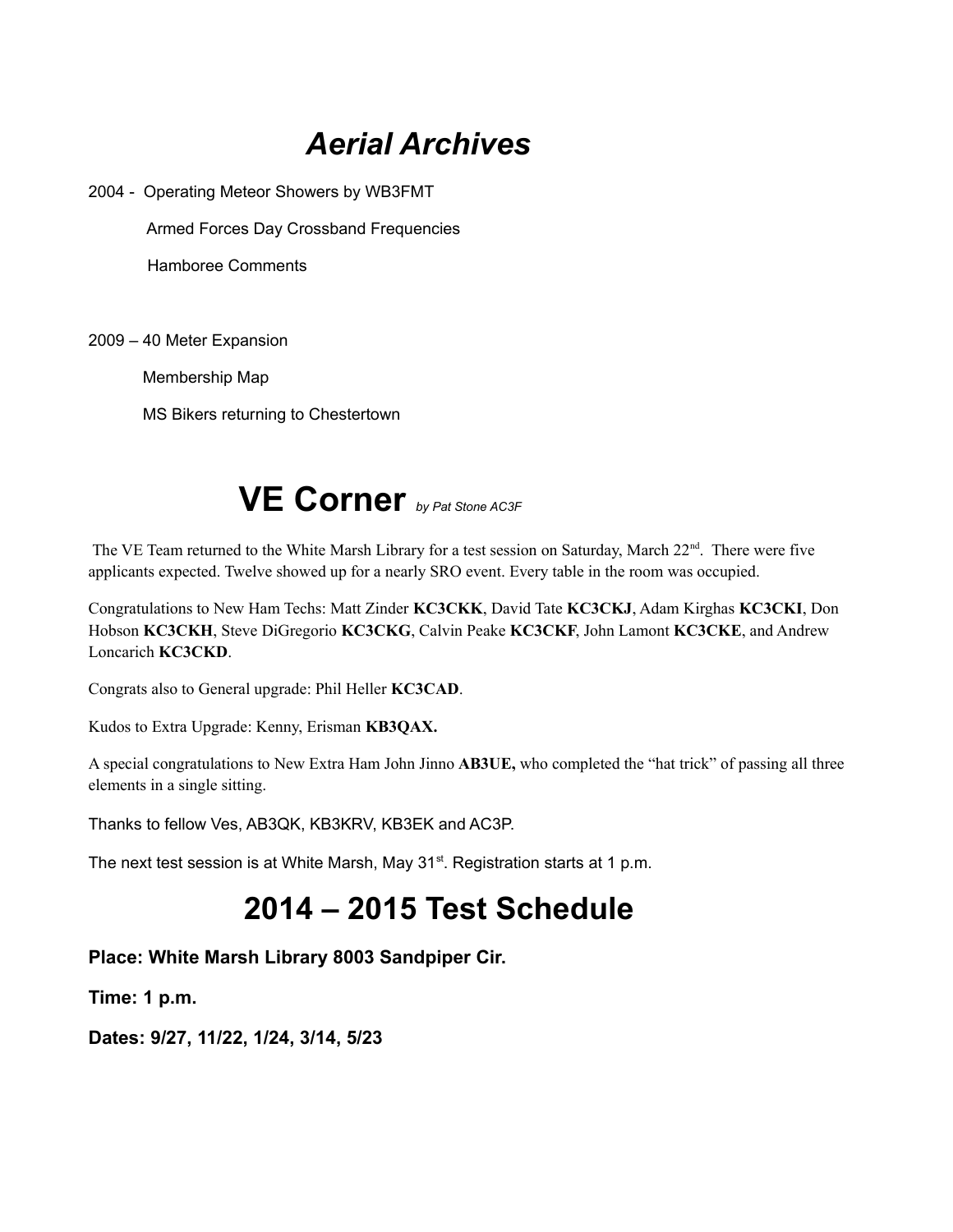# From the Skies over Mt. Essex

#### SKY Events for May 2014

*May 5<sup>th</sup>* - Eta Aquarid meteor shower, approx . 45 per hour. The Moon is First Quarter. Alan Shepard first American in space in 1961.

*May 7th -* First Quarter Moon.

*May*  $10^{th}$ - Saturn is at opposition, 18.7" arc seconds in diameter and +0.8 magnitude.

*May*  $11^{th}$  *- Mars is*  $3^{\circ}$  N of the Moon. (10:00 EDT)

*May 14th - Full Moon* . "Bright Moon" for the Celtic and the "Full Flower Moon" Traditional Full Moon Names.

*May 15<sup>th</sup>* - Venus is1.3° S of Uranus. (09:00 EDT).

*May 21st -* Last Quarter

*May 24<sup>h</sup>* - Possible Meteor Shower from Comet 209P/LINEAR

May  $25<sup>th</sup>$  – Mercury at Greatest elongation 22.7° E.

*May 28th -* New Moon,

#### **Planet Lookout at mid-Month**

#### **Sunrise 05:52 EDT and Sunset 20:12 EDT**

**Mercury** in the Evening Sky low WNW, magnitude -0.4; 6.4 arc seconds

**Venus –** Lo**w** in the East at dawn, magnitude -4.0 and 15.5 arc seconds.

**Mars-** South at dusk, magnitude -0.9 and 13.3 arc seconds wide.

**Jupiter** West after dusk, magnitude -1.9 size 34 arc seconds.

**Saturn** Opposition, visible all night, magnitude +0.1size 18.7 arc seconds.

**Uranus** Rises about 2:30 EDT, magnitude +5.9, size 3.4 arc seconds.

**Neptune** Morning sky, magnitude +7.9, size 2.4 arc seconds.

#### **Saturday's Planet**

Saturn is the  $6<sup>th</sup>$  planet from the Sun. It has been observed since prehistoric times. The ancient Romans named this planet after their god of agriculture and is equivalent to the Greek god Cronus which is the god of harvest. It is also were Saturday's name came from. This planet was first observed by a telescope used by Galileo in 1610 A.D. Galileo saw the rings but count not discern them.

 In 1655 Christiaan Huygens, using an improved telescope at 50x was able to see the ring system and proposed that Saturn was surrounded by a solid ring, he also discovered the moon Titan. The ring systems tilt a maximum of 27° and were edge on in 2009 and will be their widest on 2017. This year at the May  $10<sup>th</sup>$  opposition they will be  $22<sup>o</sup>$  wide.

Small telescopes can see the  $8<sup>th</sup>$  magnitude Titan but a 4" is needed to see Tethys, Dione, Rhea which are 10<sup>th</sup> magnitude, Titan is 3,200mi while Earth's Moon is 2,160 mi.

Saturn is located about 891 million miles from the Sun that's 1hr and 19 min at speed of light. The planet is one of the 4 gas giants' planets (Jupiter, Saturn, Uranus and Neptune) and because of that lacks a definable surface but may have some kind of a solid core. With a diameter of 74,900 miles it 9.4 times larger than Earth. The planet orbits in the Sun in 29.42 years and rotates in 10 hrs and 34 mins.

Saturn is the second planet with a ring system, although it's the best. All of the gas giant planets have rings systems. Along with Saturn's 7 major rings it also has at least 62 moons. The surface temperature is -288°F. The atmosphere consist of 96° Hydrogen , 3° Helium, .4° methane, 01° ammonia.

Just a note, Saturn's density is less than water, therefore in a big enough tub of water the planet would float. And for weight watchers a 100 lb. person would only weigh 74 lb. on Saturn.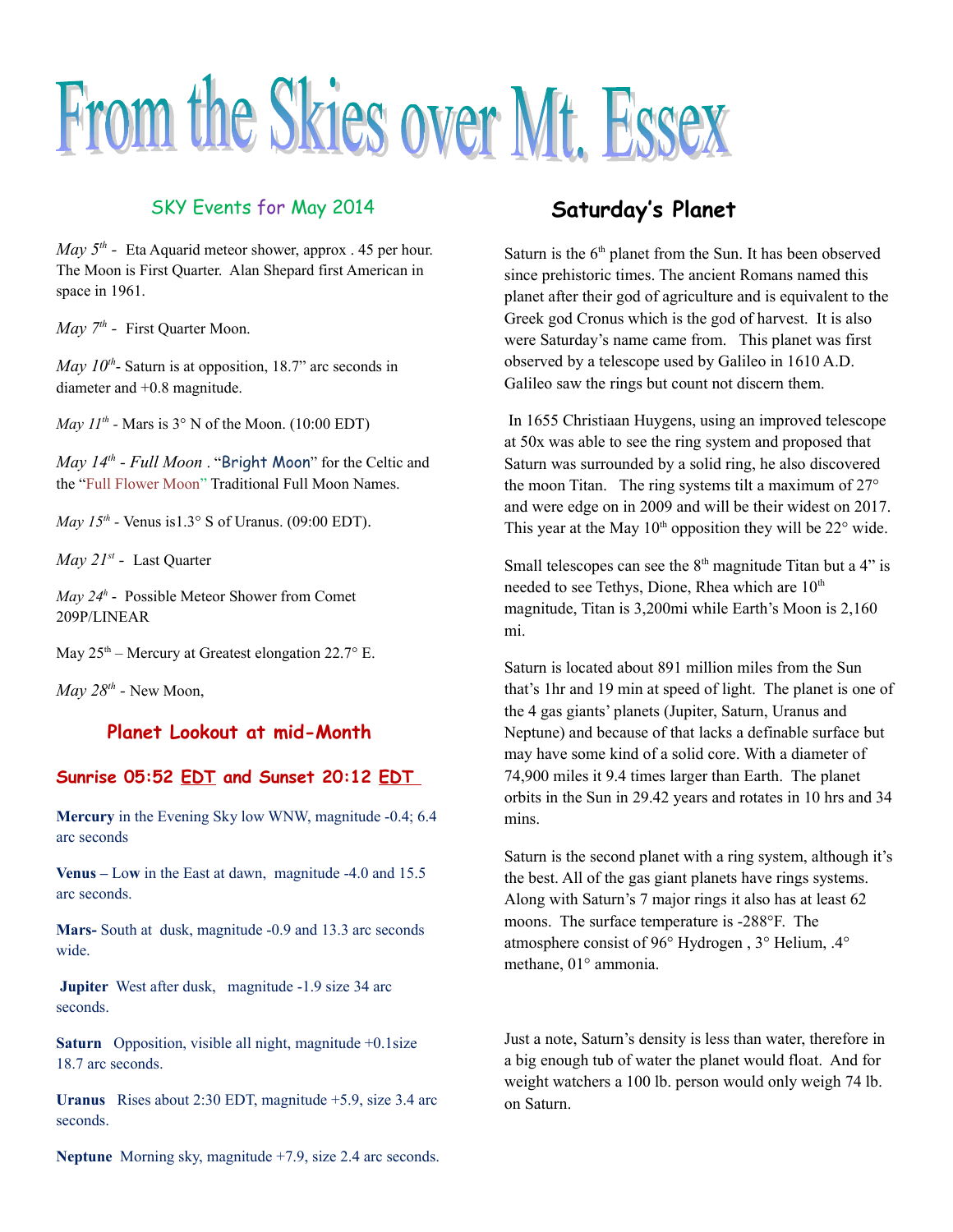## **ANNUAL ARMED FORCES DAY CROSSBAND MILITARY/AMATEUR RADIO COMMUNICATIONS TEST (10 MAY 2014)**

The Army, Air Force, Navy, Marine Corps, and Coast Guard are co-sponsoring the annual military/amateur radio communications tests in celebration of the 64th Anniversary of Armed Forces Day (AFD). Although the actual Armed Forces Day is celebrated on Saturday, May 17, 2014, the AFD Military/Amateur Crossband Communications Test will be conducted 10 May 2014 to prevent conflict with the Dayton Hamvention (16-18 May 2014), which is the same weekend as the actual Armed Forces Day.

The annual celebration features traditional military to amateur cross band communications SSB voice and Morse Code tests. These tests give Amateur Radio operators and Short Wave Listeners (SWL) an opportunity to demonstrate their individual technical skills, and to receive recognition from the appropriate military radio station for their proven expertise. QSL cards will be provided to those stations making contact with the military stations.

#### **PART I. MILITARY-TO-AMATEUR CROSS BAND SSB & CW TEST CONTACTS.**

Military-to-Amateur cross band operations will take place on the dates/times in ZULU (UTC), and frequencies listed below for each station. Voice contacts will include operations in single sideband voice (SSB). Some stations may not operate the entire period, depending on propagation and manning. Participating military stations will transmit on selected Military MARS frequencies and listen for amateur radio stations in the Amateur bands indicated below. The military station operator will announce the specific amateur band frequency being monitored. Duration of each voice contact should be limited to 1-2 minutes. The following stations will be transmitting on MARS frequencies listed below which are provided as "Window/Dial Frequency" in kHz. Some stations will use CW to provide the opportunity to check in by Morse Code.

#### **ARMY STATIONS:**

**STATION: AAZ** (10 MAY 1500Z - 2400Z)

#### **FREQUENCY EMISSION AMATEUR BAND**

4036.0 KHZ USB 80M

6910.0 KHZ USB 40M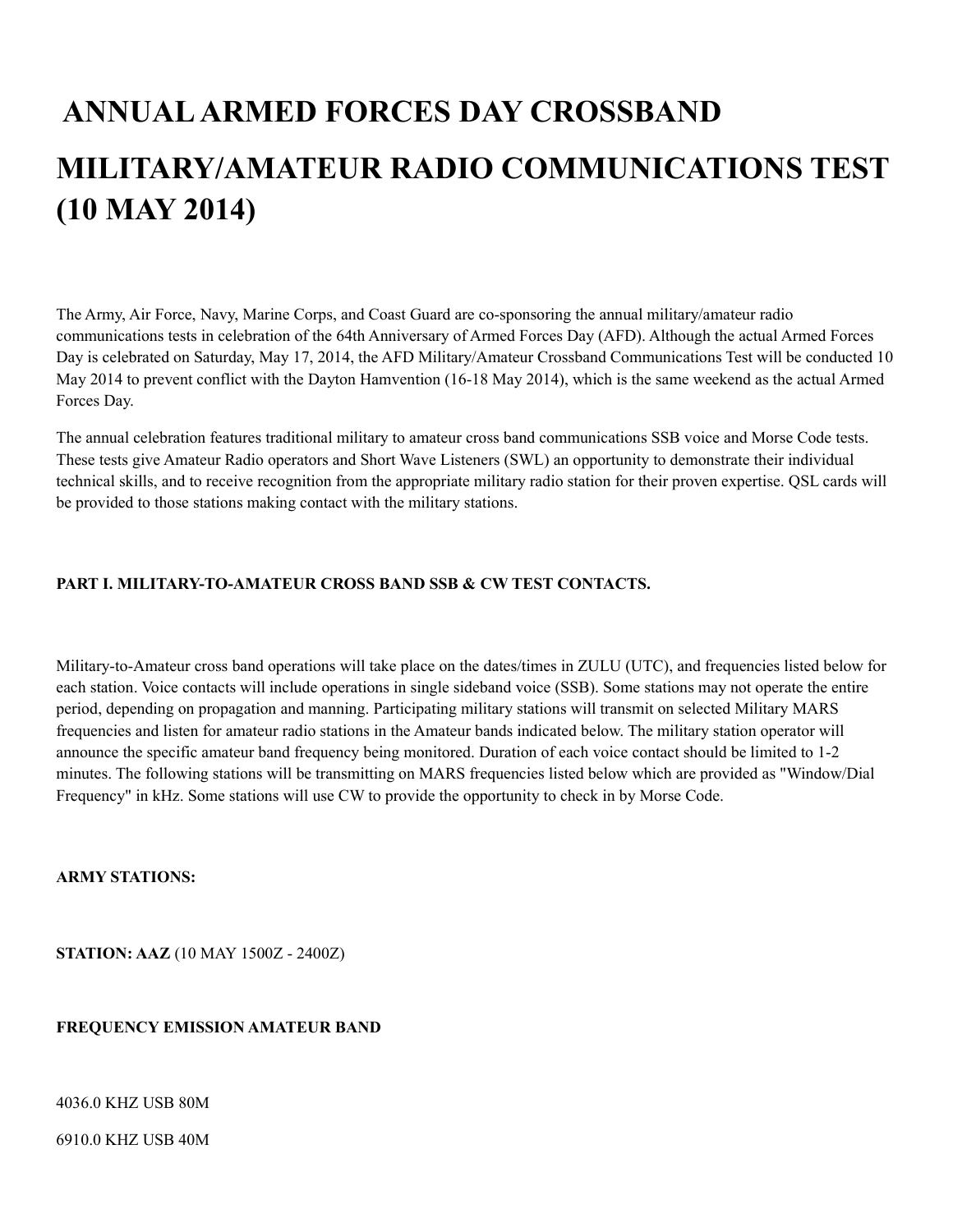14512.5 KHZ USB 20M

18211.0 KHZ USB 17M

LOCATION: FORT HUACHUCA, AZ

ADDRESS:

COMMANDER NETCOM/9TH SC (ARMY)

ATTN: NETC-ATD (MARS STATION)

BLDG 90549 JIM AVENUE

FT. HUACHUCA, AZ 85613-7070

POC: JUANITA PORTZ

DSN: 821-7072

COMMERCIAL: (520) 533-7072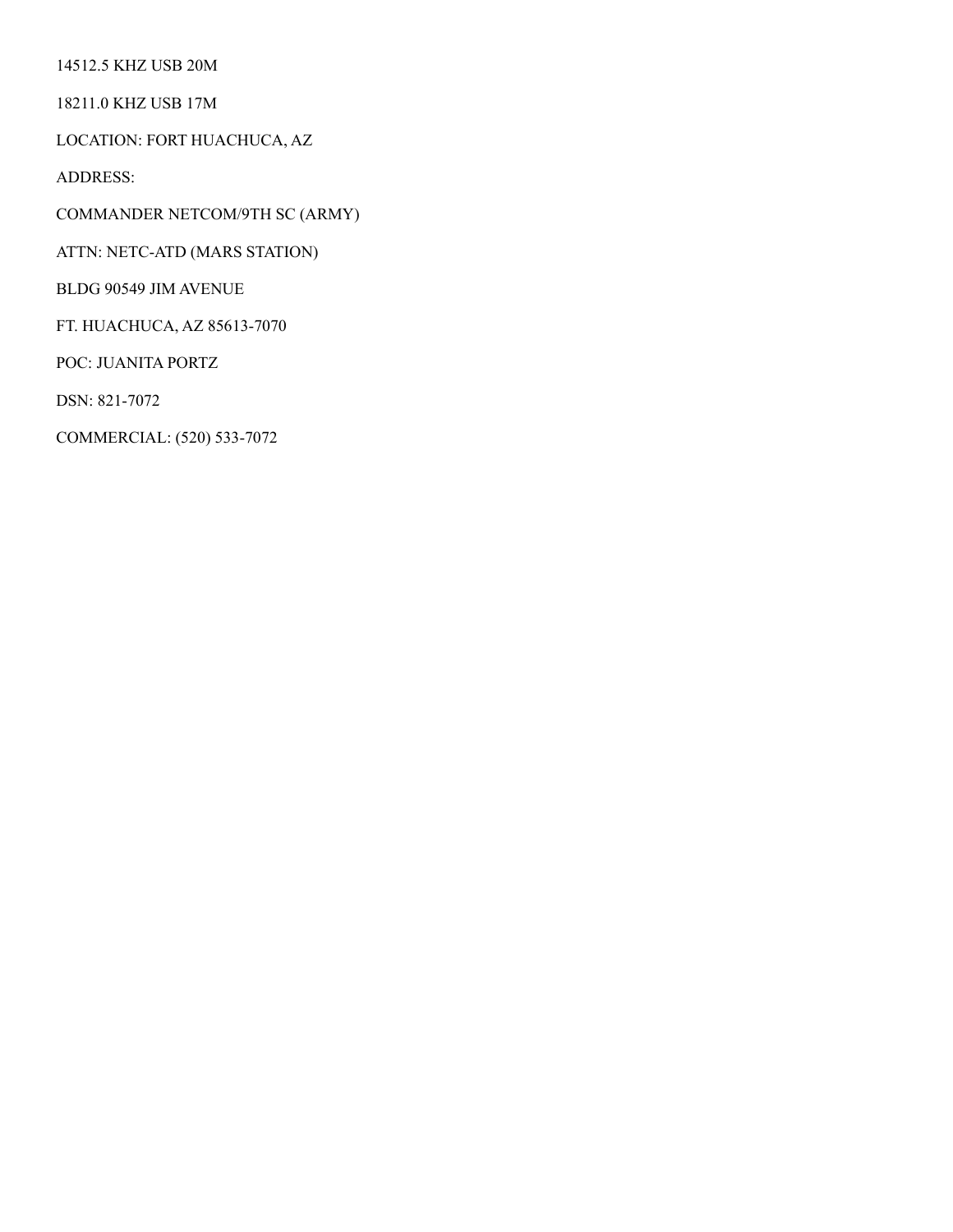#### **FREQUENCY EMISSION AMATEUR BAND**

4012.0 KHZ USB 80M 7360.0 KHZ USB 40M 13963.5 KHZ USB 20M 20.920.0 KHZ USB 15M LOCATION: LEXINGTON, KY ADDRESS: HQ 3RD BDE, 95TH DIV (IT) MARS STATION BARROW ARMY RESERVE TRAINING CENTER 1051 RUSSELL CAVE PIKE LEXINGTON, KY 40505 POC: BARRY JACKSON, AAR4BZ COMMERCIAL: (859) 227-0137

**STATION: ABH** (10 MAY 1600Z - 2300Z)

#### **FREQUENCY EMISSION AMATEUR BAND**

3347.0 KHZ USB 80M

4789.5 KHZ USB 80M

7357.0 KHZ USB 40M

7772.5 KHZ USB 40M

14438.5 KHZ USB 20M

17592.5 KHZ USB 17M

20976.0 KHZ USB 15M

LOCATION: SCHOFIELD BARRACKS, HI

COMMANDER, 396TH SIGNAL COMPANY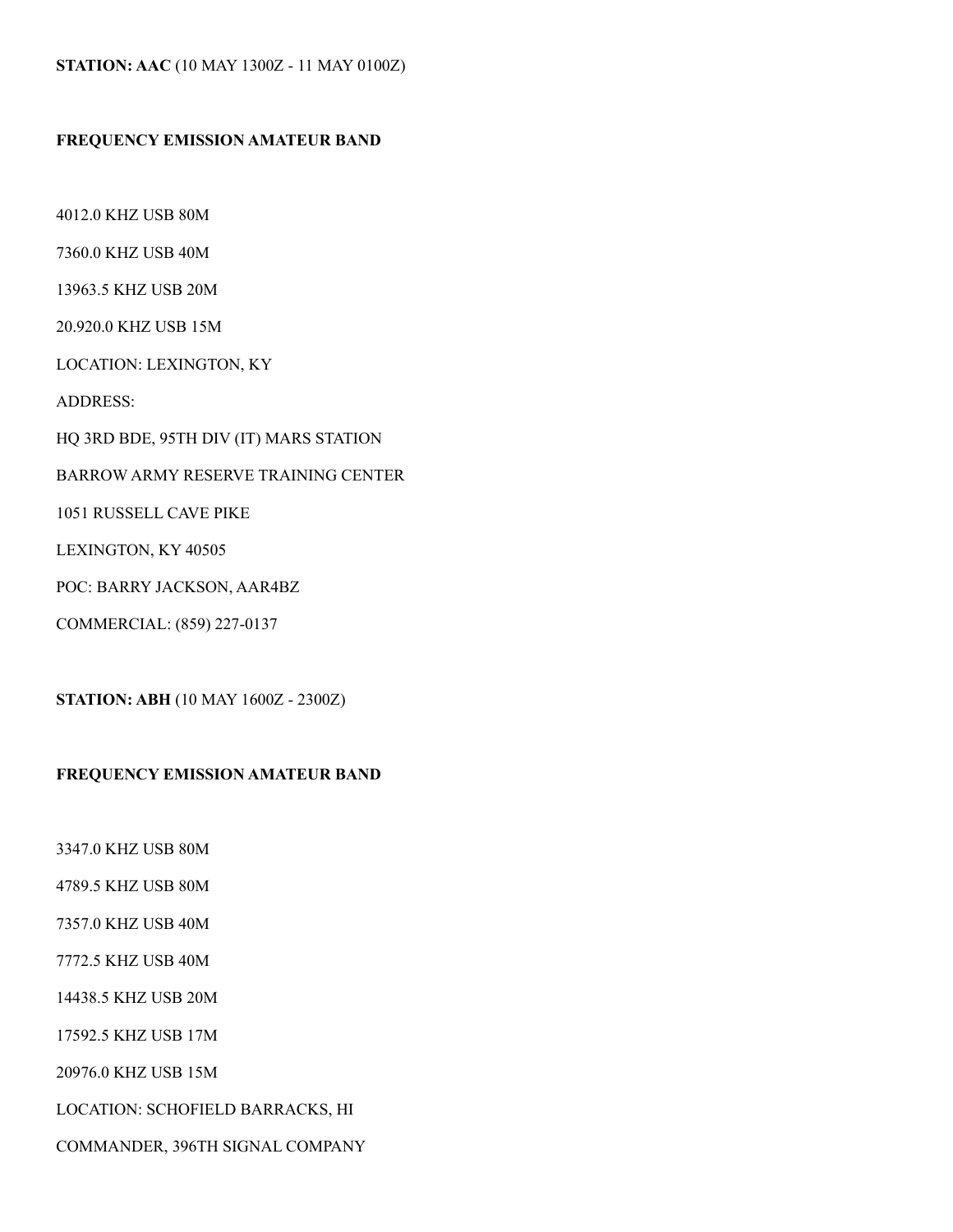30TH SIGNAL BATTALION, 96857

POC: SGT RICHARDS

COMMERCIAL: (808) 655-0727

**STATION: ADB** (10 MAY 2200Z – 11 MAY 0100Z)

#### **FREQUENCY EMISSION AMATEUR BAND**

14487.0 KHZ USB 20M

20994.0 KHZ USB 15M

LOCATION: CAMP FOSTER, OKINAWA (BLDG 462)

MAILING ADDRESS:

ATTN: NETC-SPS (OKINAWA ARMY MARS/HF STATION)

TCO/MARS-HF OFFICE

TORII STATION BOX 4

APO, AP 96376

POC MR. KOJI SHIMABUKURO

STATION TELEPHONE:

COMMERCIAL: 011-81-98-970-7603 OR 2707

DSN: 315-645-7603 OR 2707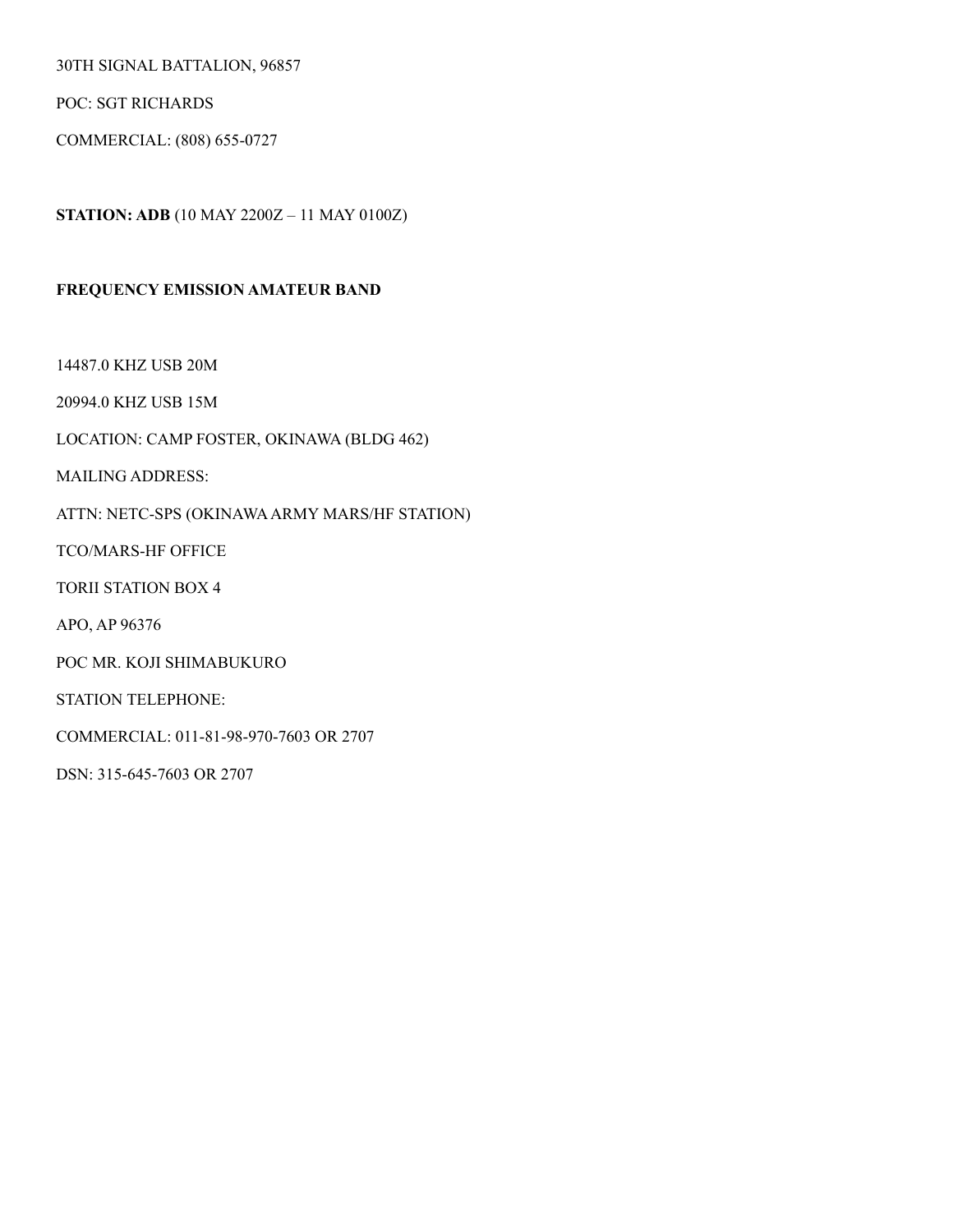#### **STATION: WAR** (10 MAY 1200Z - 2400Z)

#### **FREQUENCY EMISSION AMATEUR BAND**

4000.0 KHZ USB/CW 80M 7882.5 KHZ USB/CW 40M 14663.5 KHZ USB/CW 20M 24670.0 KHZ USB/CW 12M LOCATION: PENTAGON, WASHINGTON, DC ADDRESS: PENTAGON MARS STATION ATTN: AFDCBT PO BOX 2322 ARLINGTON VA 22202 POC MR. GARY SESSUMS STATION TELEPHONE:

COMMERCIAL: (703) 693-8423 DSN 223-8423

**STATION: WUG-23** (10 MAY 1300Z - 11 MAY 0200Z)

#### **FREQUENCY EMISSION AMATEUR BAND**

4030.0 KHZ USB 80M

7421.0 KHZ USB 40M

6823.0 KHZ USB/CW 40M

14876.0 KHZ USB 20M

14663.5 KHZ USB/CW 20M

20973.5 KHZ USB/CW 15M

LOCATION: US ARMY CORPS OF ENGINEERS WYNNE AREA OFFICE

WYNNE, ARKANSAS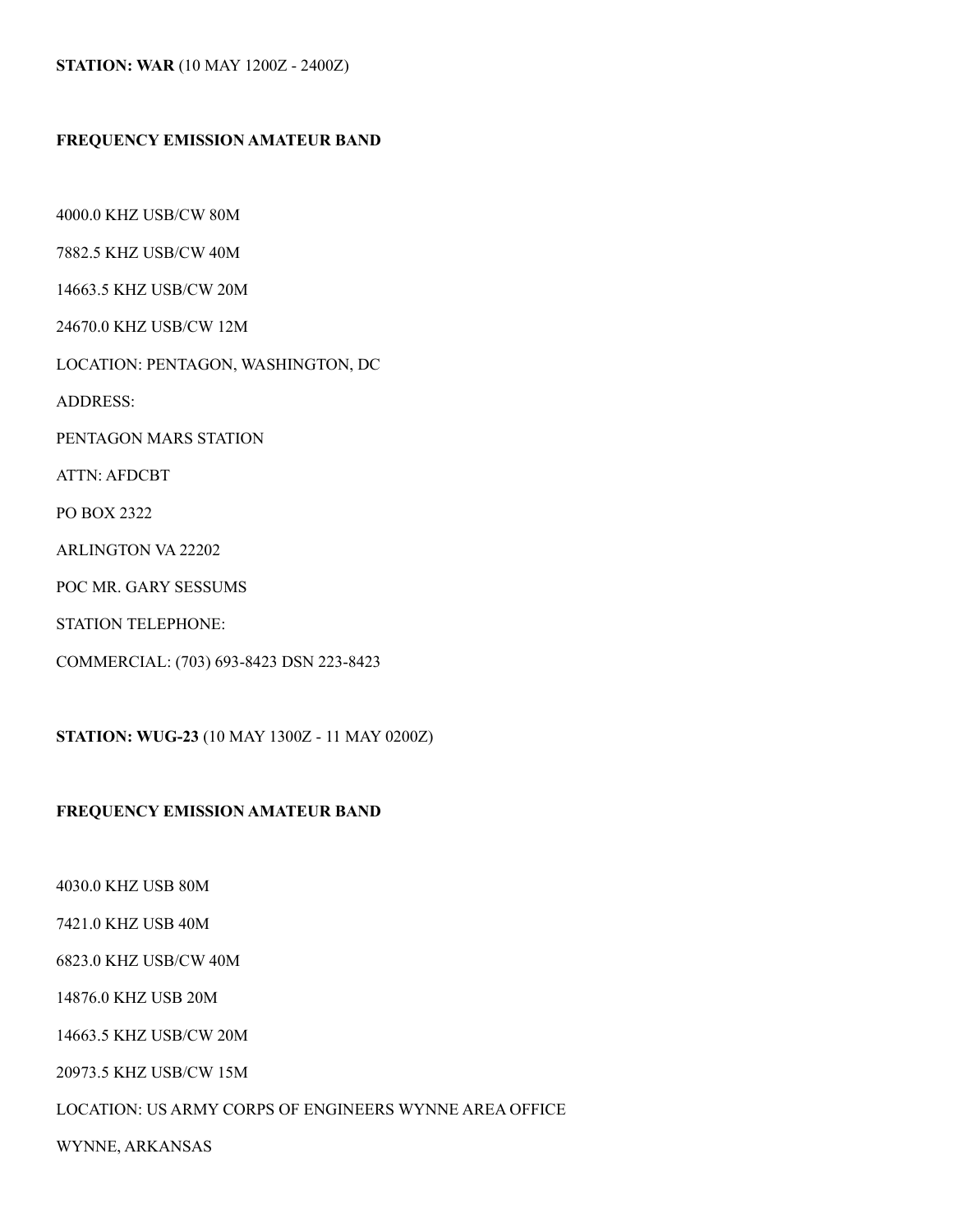#### ADDRESS:

USACE MEMPHIS DISTRICT OFFICE ATTN: JIM POGUE PUBLIC AFFAIRS OFFICE ROOM B-202 167 N. MAIN ST. MEMPHIS, TN 38103-1894 POC: MR. JIM POGUE COMMERCIAL: (901) 544-4109 CELL: (901) 828-0152

**AIR FORCE STATIONS:** 

#### **STATION: AIR** (10 MAY 1200Z - 2400Z)

#### **FREQUENCY EMISSION AMATEUR BAND**

4517.0 KHZ USB 80M

7305.0 KHZ USB 40M

15807.0 KHZ USB 20M

20740.0 KHZ USB 15M

#### LOCATION: JOINT BASE ANDREWS NAVAL AIR FACILITY WASHINGTON

ADDRESS:

89 COMMUNICATIONS SQUADRON

JOINT BASE ANDREWS, MD 20762

POC: MR. BOB MISKIN

STATION TELEPHONE:

COMMERCIAL: 301-981-3109 DSN: 858-3109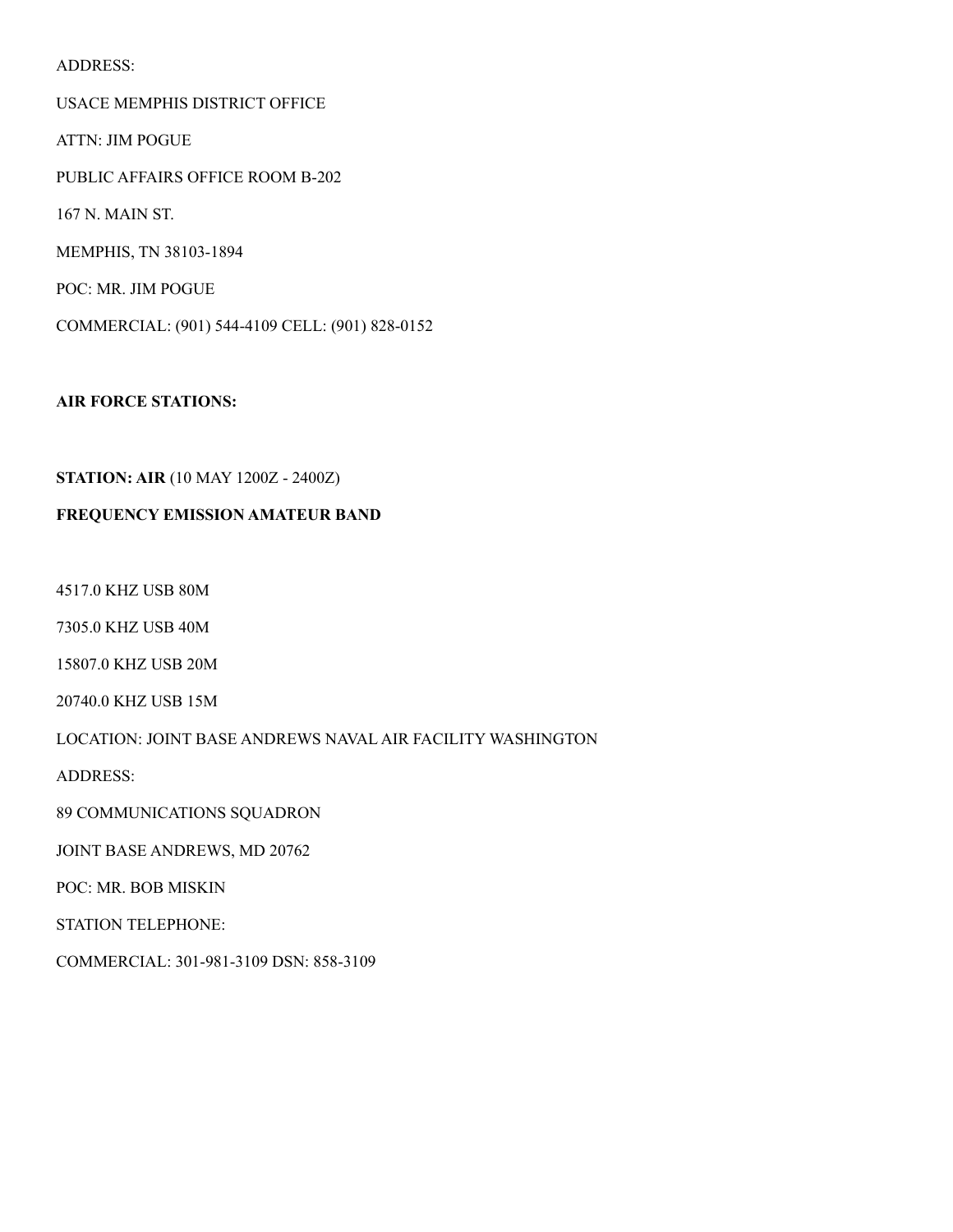#### **STATION: AGA2SY** (10 MAY 1200Z TO 2400Z)

#### **FREQUENCY EMISSION AMATEUR BAND**

4575.0 KHZ USB 80M 7540.0 KHZ USB 40M 13993.0 KHZ USB 20M LOCATION: HANCOCK FIELD AIR NATIONAL GUARD BASE ADDRESS: 174 FIGHTER WING 6001 E. MOLLOY RD. SYRACUSE, NEW YORK 13211 POC: MR. MIKE CARL STATION TELEPHONE: COMMERCIAL: (315) 233-2213 DSN: 243-2213

**STATION: AGA4AR** (10 MAY 1500Z TO 2000Z)

#### **FREQUENCY EMISSION AMATEUR BAND**

3299.0 KHZ USB 80M

7457.0 KHZ USB 40M

15632.0 KHZ USB 20M

LOCATION: ARNOLD AIR FORCE BASE

ADDRESS:

100 KINDEL DRIVE

A101B / AF MARS

ARNOLD AFB, TENNESSEE 37389

POC: MR. MICHAEL GLENNON

STATION TELEPHONE: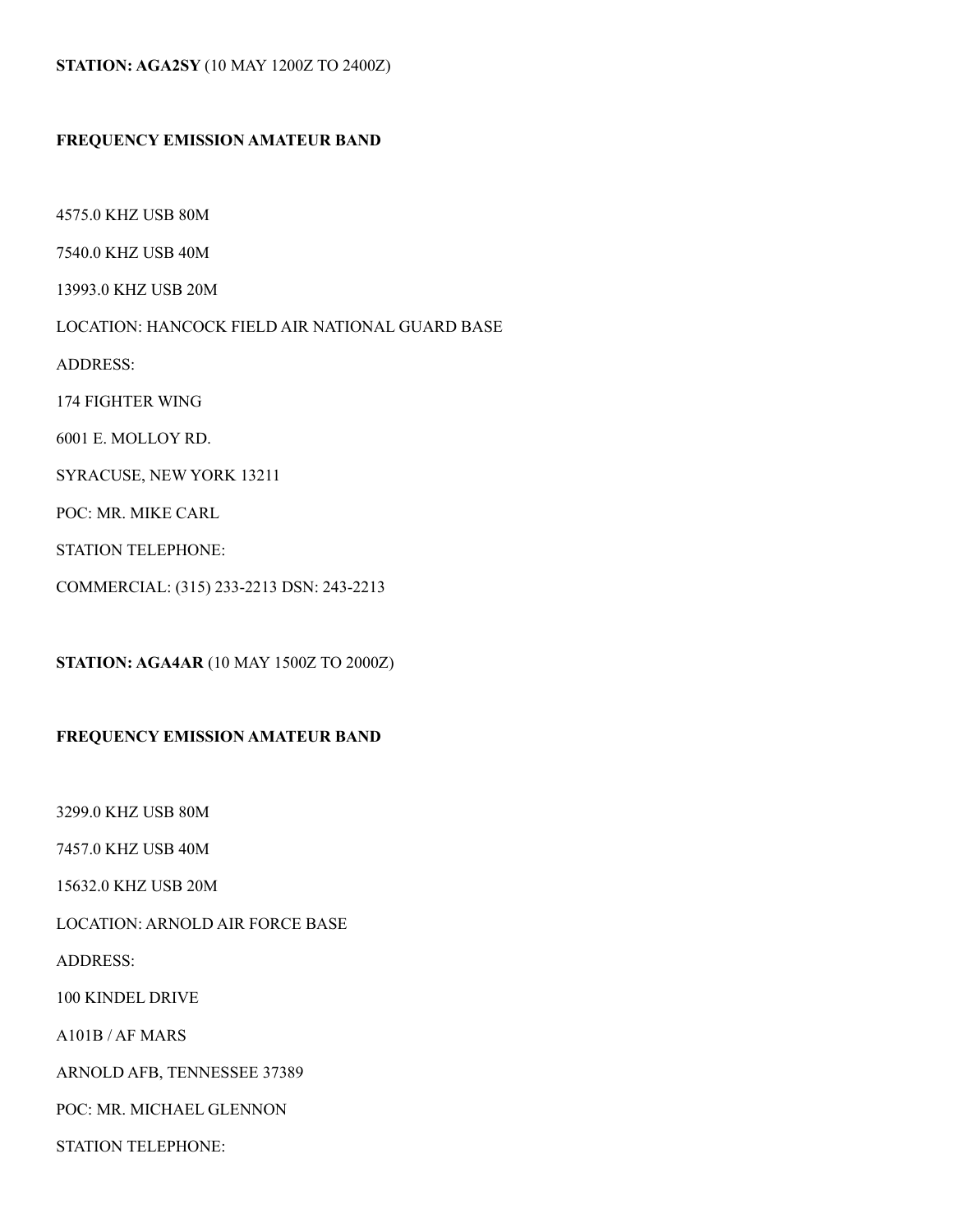**STATION: AGA5SC** (10 MAY 1600Z TO 2300Z)

#### **FREQUENCY EMISSION AMATEUR BAND**

3308.0 KHZ USB 80M

4872.0 KHZ USB 80M

7545.0 KHZ USB 40M

LOCATION: SCOTT AIR FORCE BASE

ADDRESS:

203 WEST LOSEY STREET

SCOTT AFB, ILLINOIS 62225

POC: MR. DAVID ANTRY

STATION TELEPHONE:

COMMERCIAL: 618-229-8553 DSN: 779-8553

**STATION: AGA9TR** (10 MAY 1200Z TO 2400Z)

#### **FREQUENCY EMISSION AMATEUR BAND**

3228.0 KHZ USB 80M

7915.0 KHZ USB 40M

14411.0 KHZ USB 20M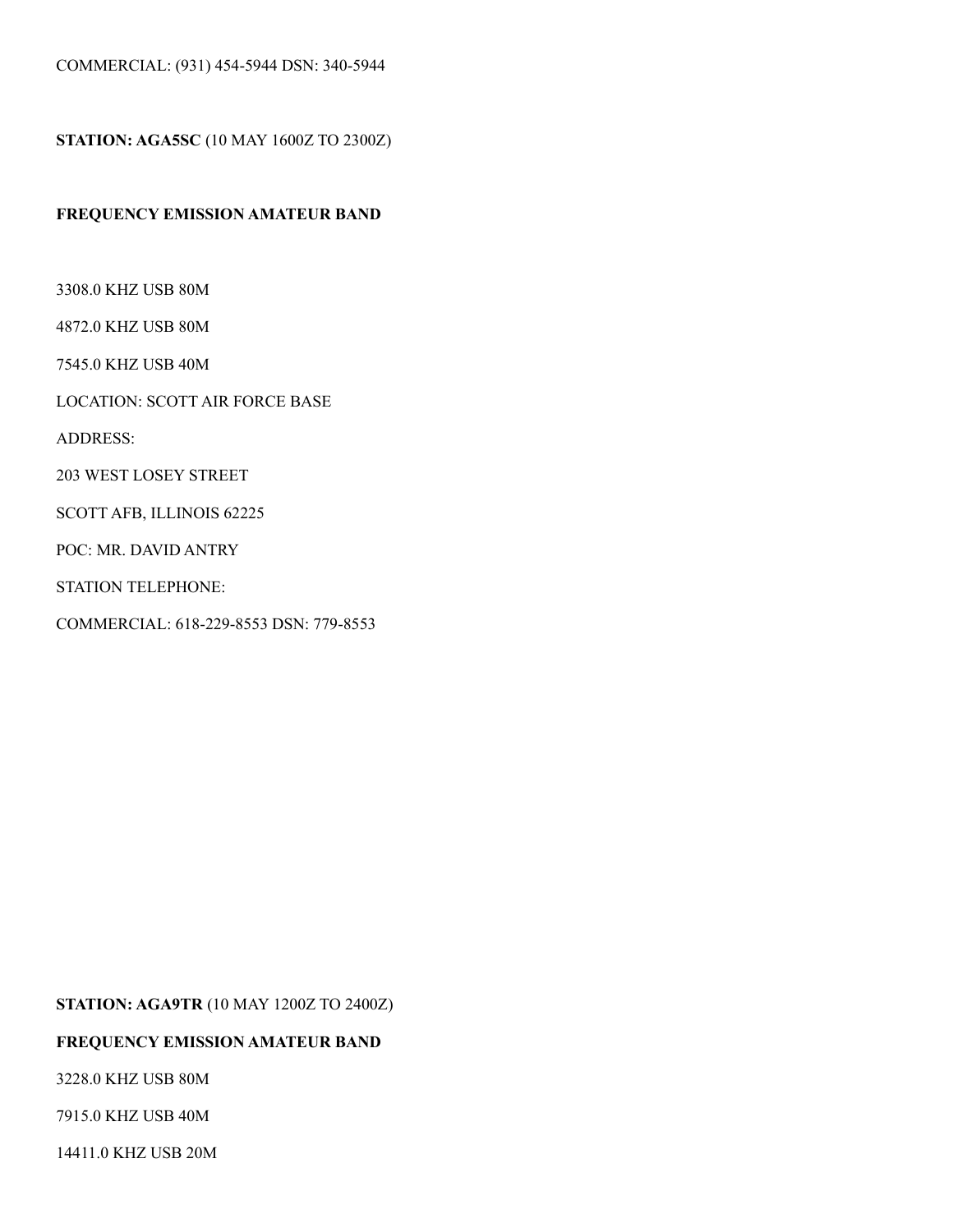LOCATION: TRAVIS AIR FORCE BASE

ADDRESS:

23RD COMBAT COMMUNICATIONS SQUADRON

550 AIRLIFT DRIVE

TRAVIS AFB, CALIFORNIA 94535

POC: MR. STEPHAN SILEN

STATION TELEPHONE:

COMMERCIAL: (707) 424-8874 DSN: 837-8874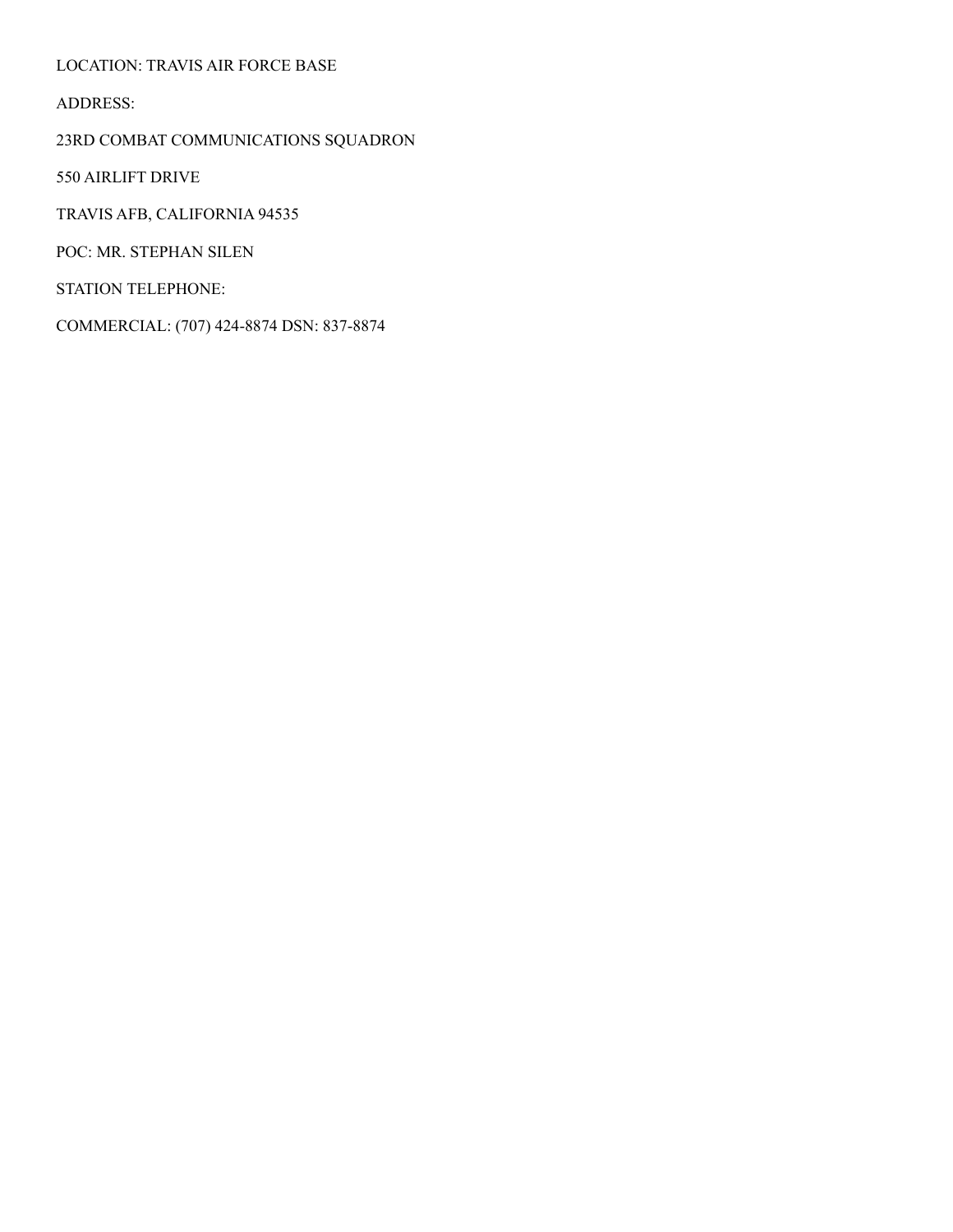#### **NAVY/MARINE CORPS STATIONS:**

#### **STATION: NBL** (10 MAY 1200Z - 11 MAY 0400Z)

NAVMARCORMARS RADIO STATION, GROTON, CT

#### **FREQUENCY EMISSION AMATEUR BAND**

4041.5 KHZ LSB 80M 7371.5 KHZ LSB 40M 14391.5 KHZ USB 20M 20623.5 KHZ USB 15M POC AND ADDRESS: ROBERT VETH, DIRECTOR REGION ONE 4 LANTERN LANE, CHELMSFORD MA 01824-1316 COMMERCIAL: (978) 256-5264

**STATION: NMC1** (10 MAY 1400Z - 11 MAY 0030Z)

#### USCG COAST GUARD ISLAND, ALAMEDA, CA

#### **FREQUENCY EMISSION AMATEUR BAND**

7542.0 KHZ LSB 40M

15740.5 KHZ USB 20M

22924.5 KHZ USB 15M

POC AND ADDRESS: ATTN: MR. ERIC SIMMONS

USCG DISTRICT ELEVEN (DT), COAST GUARD ISLAND,

BLDG 50-7 ALAMEDA, CA 94501-5100

COMMERCIAL: (510) 637-5486

**STATION: NMN** (10 MAY 1400Z - 11 MAY 0030Z)

US COAST GUARD CAMSLANT, PORTSOMUTH VA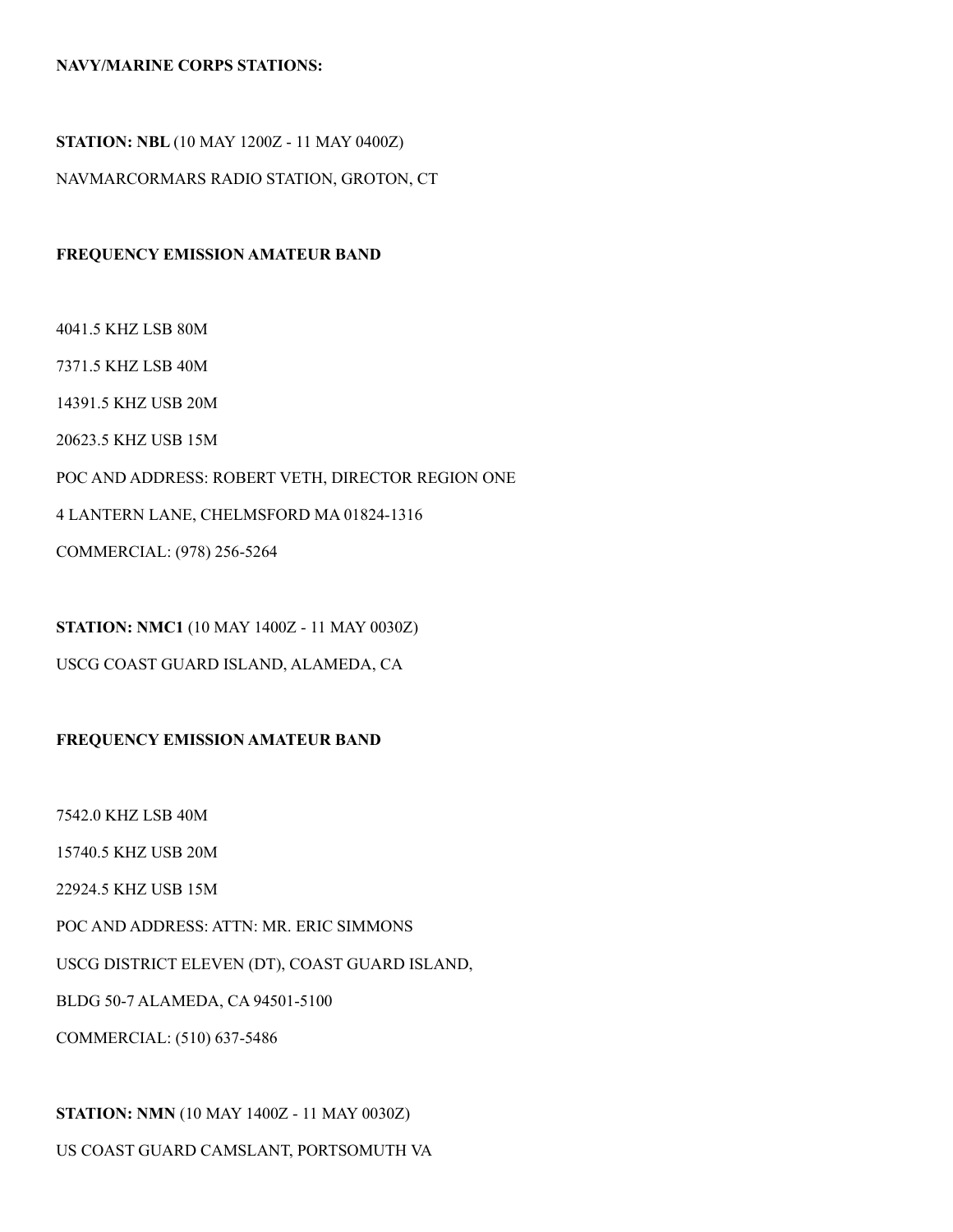#### **FREQUENCY EMISSION AMATEUR BAND**

7528.6 KHZ LSB 40M 14459.5 KHZ USB 20M 19221.5 KHZ USB 17M POC AND ADDRESS: ATTN: OS3 CATTELL COMMANDING OFFICER, USCG CAMSLANT

**STATION: NNN0ASF** (10 MAY 1200Z - 11 MAY 0400Z)

4720 DOUGLAS A. MUNRO ROAD, CHESAPEAKE, VA 23322

NAVMARCORMARS RADIO STATION, NNN0ASF

#### **FREQUENCY EMISSION AMATEUR BAND**

4014.0 KHZ LSB 80M

7394.5 KHZ LSB 40M 1200-2359Z, 0200-0400Z

7394.5 KHZ PSK31 40M 0000-0200Z

13974.0 KHZ USB 20M 1200-1800Z, 2000-0400Z

13974.0 KHZ PSK31 20M 1800-2000Z

20997.0 KHZ USB 15M

POC AND ADDRESS: NAVMARCORMARS RADIO STATION NNN0ASF

KEN KNOX, 109 W ELIJAH ST, EASTON MO 64443

COMMERCIAL: (913) 683-0756 or (913) 682-0294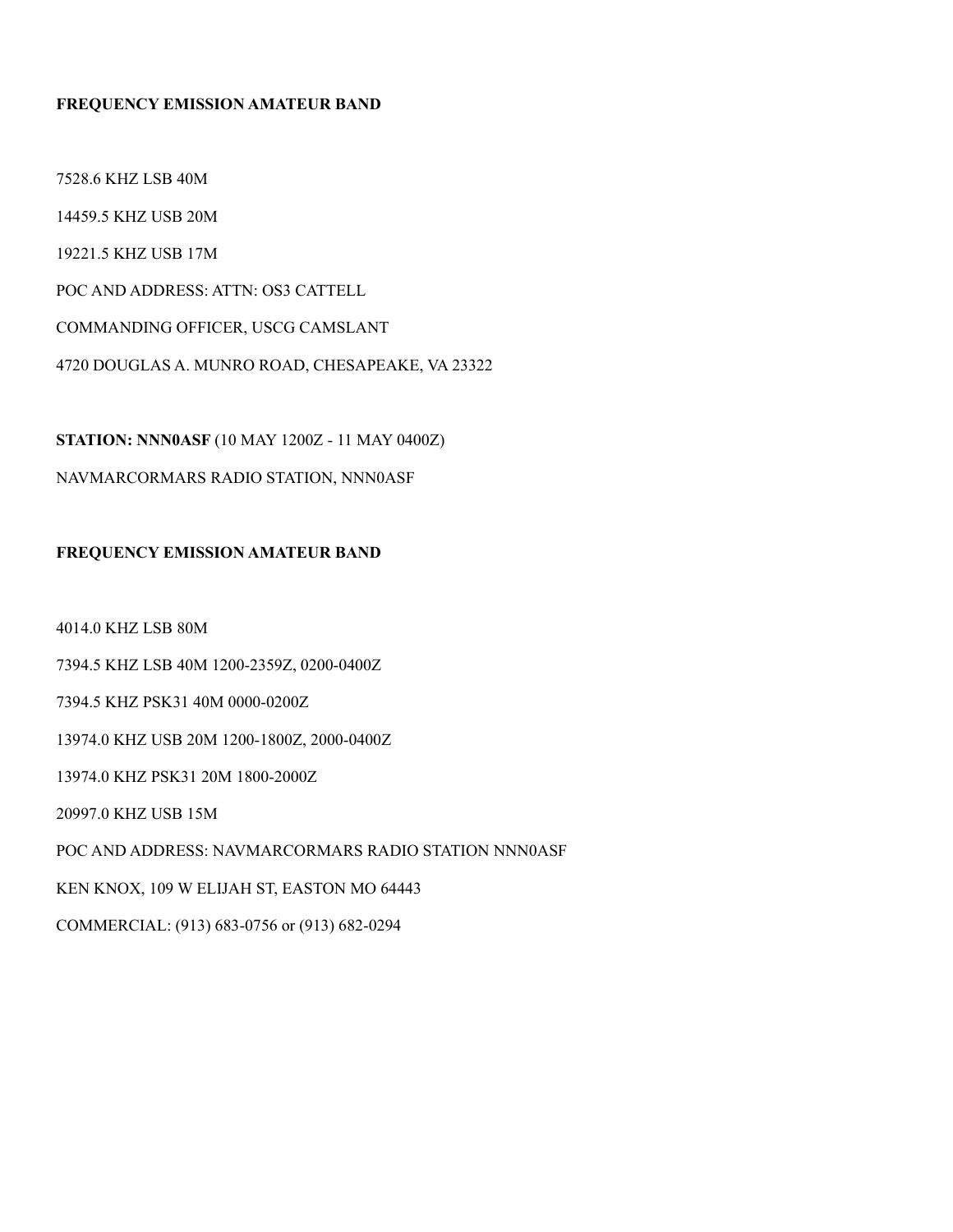#### **STATION: NNN0CQQ** (10 MAY 1500Z - 11 MAY 0400Z)

EX-USS MIDWAY MUSEUM SHIP MARS STATION

#### **FREQUENCY EMISSION AMATEUR BAND**

4003.0 KHZ LSB 80M 7351.5 KHZ LSB 40M 14463.5 KHZ USB 20M 20936.0 KHZ USB 15M POC AND ADDRESS: JOSE GARZA, NNN0XBQ 9789 PASEO MONTRIL, SAN DIEGO CA 92129-3910 COMMERCIAL: (858) 484-0469 CELL: (858) 254-0175

**STATION: NPD**(10 MAY 1200Z - 11 MAY 0400Z) NAVMARCORMARS RADIO STATION, NSA MILLINGTON TN

#### **FREQUENCY EMISSION AMATEUR BAND**

4456.5 KHZ LSB 80M 7476.5 KHZ LSB 40M 14483.5 KHZ USB 20M 20578.5 KHZ USB 15M POC AND ADDRESS: A. H. HILLIARD, W4GMM 4237 BACON ST, MEMPHIS, TN 38128

**STATION: NRV** (10 MAY 0700Z - 11 MAY 0400Z) USCG SECTOR GUAM

#### **FREQUENCY EMISSION AMATEUR BAND**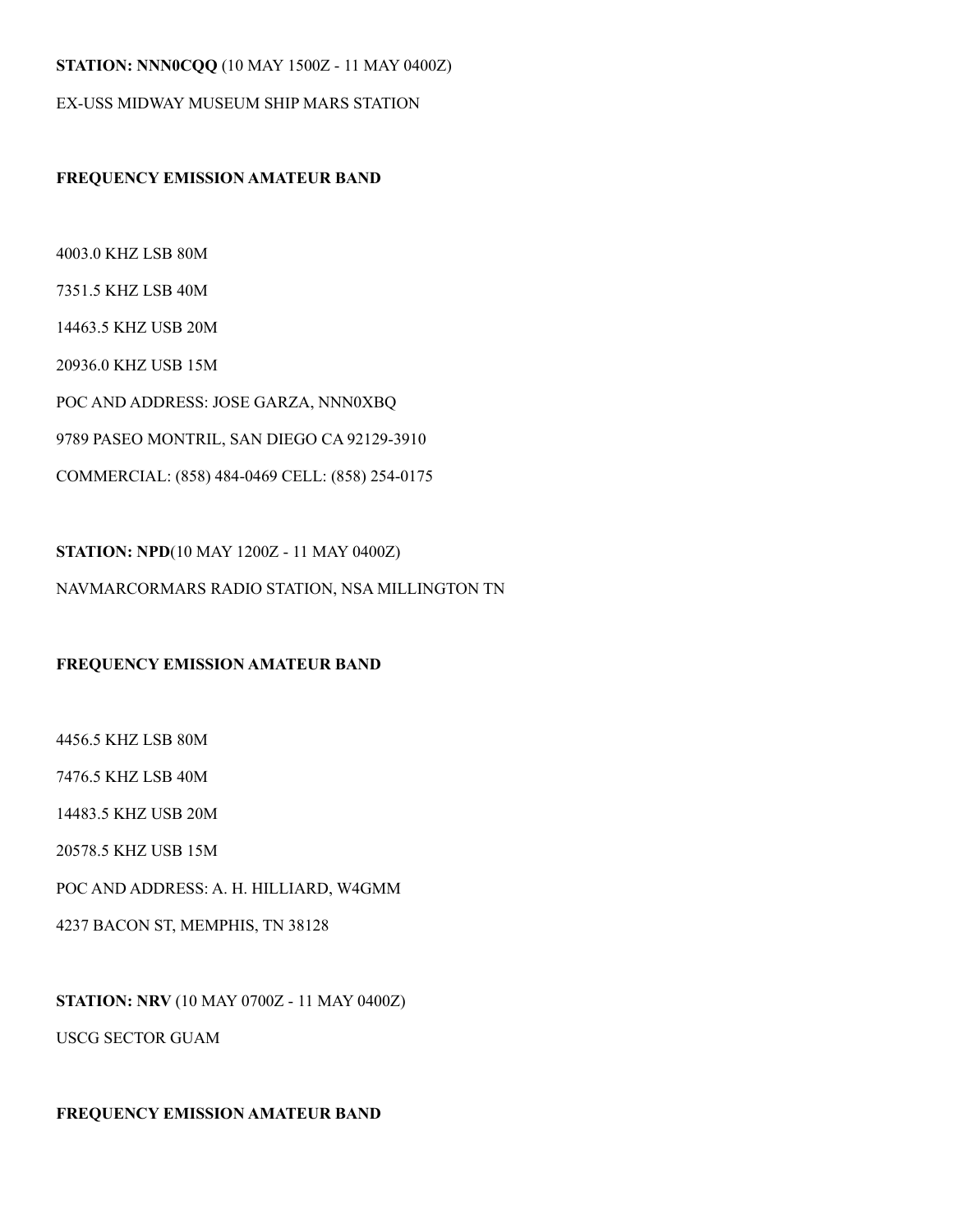14459.6 KHZ USB 20M

20881.1 KHZ USB 15M

23072.6 KHZ USB 15M/12M

POC AND ADDRESS: USCG SECTOR GUAM

ATTN: CDR BRENDEN KETTNER

US NAVAL ACTIVITIES VICTOR PIER

SANTA RITA, GU 96915-0001

COMMERCIAL: 671-355-4800

**STATION: NUW** (10 MAY 1500Z - 11 MAY 0400Z)

#### NAVMARCORMARS RADIO STATION, NAS WHIDBEY ISLAND, WA

#### **FREQUENCY EMISSION AMATEUR BAND**

4044.0 KHZ LSB 80M

7381.5 KHZ LSB 40M

13528.5 KHZ USB 20M

20952.5 KHZ USB 15M

POC AND ADDRESS: NAVMARCORMARS RADIO STATION NUW

MR. DIGGER O'DELL

260 W. PIONEER FSC BLDG.

NAS WHIDBEY ISLAND, WA 98277

COMMERCIAL: (360) 675-2823 DSN: 820-8038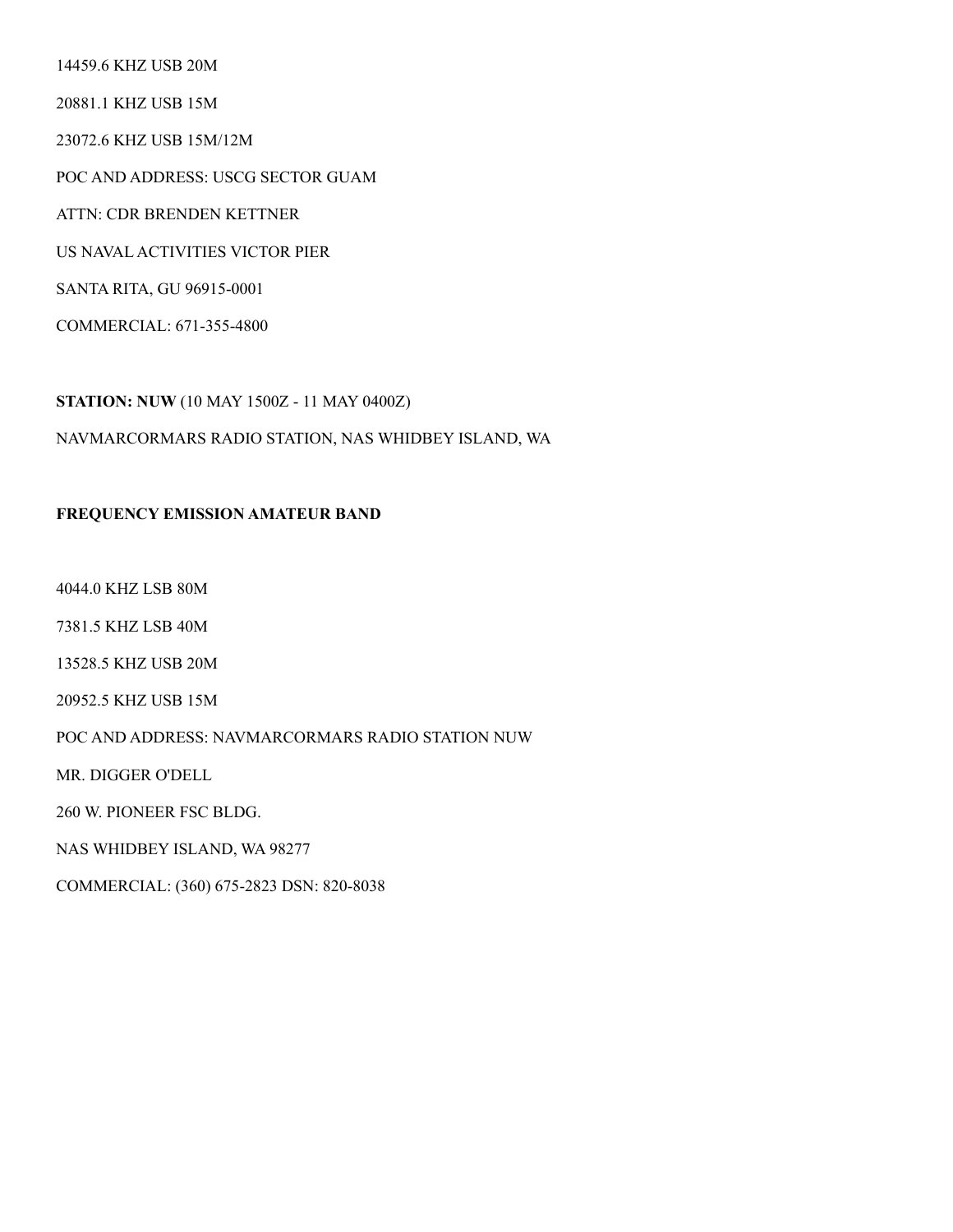#### **FREQUENCY EMISSION AMATEUR BAND**

4010.0 KHZ LSB 80M 7348.0 KHZ LSB 40M 14467.0 KHZ USB 20M 21758.5 KHZ USB 15M ADDRESS: EX-USS YORKTOWN (CV-10) PATRIOTS POINT MARITIME MUSEUM, SC C/O EDDIE JENNINGS/NNN0GBS 5172 STABLEGATE LANE, HOLLYWOOD, SC 29449 COMMERCIAL: (843) 766-8888

**STATION: NWVC** (10 MAY 1200Z - 11 MAY 0400Z)

#### **FREQUENCY EMISSION AMATEUR BAND**

3393.0 KHZ LSB/CW 80M 7438.0 KHZ LSB/CW 40M 13826.0 KHZ USB/CW 20M 20678.5 KHZ USB/CW 15M ADDRESS: USS LST 325 840 LST DRIVE, EVANSVILLE, IN 47713 POC: PERRY BALLINGER, NNN0VNO COMMERCIAL: 330-932-8612/330-705-8449

#### **PART II. SECRETARY OF DEFENSE MESSAGE TEST VIA DIGITAL MODES.**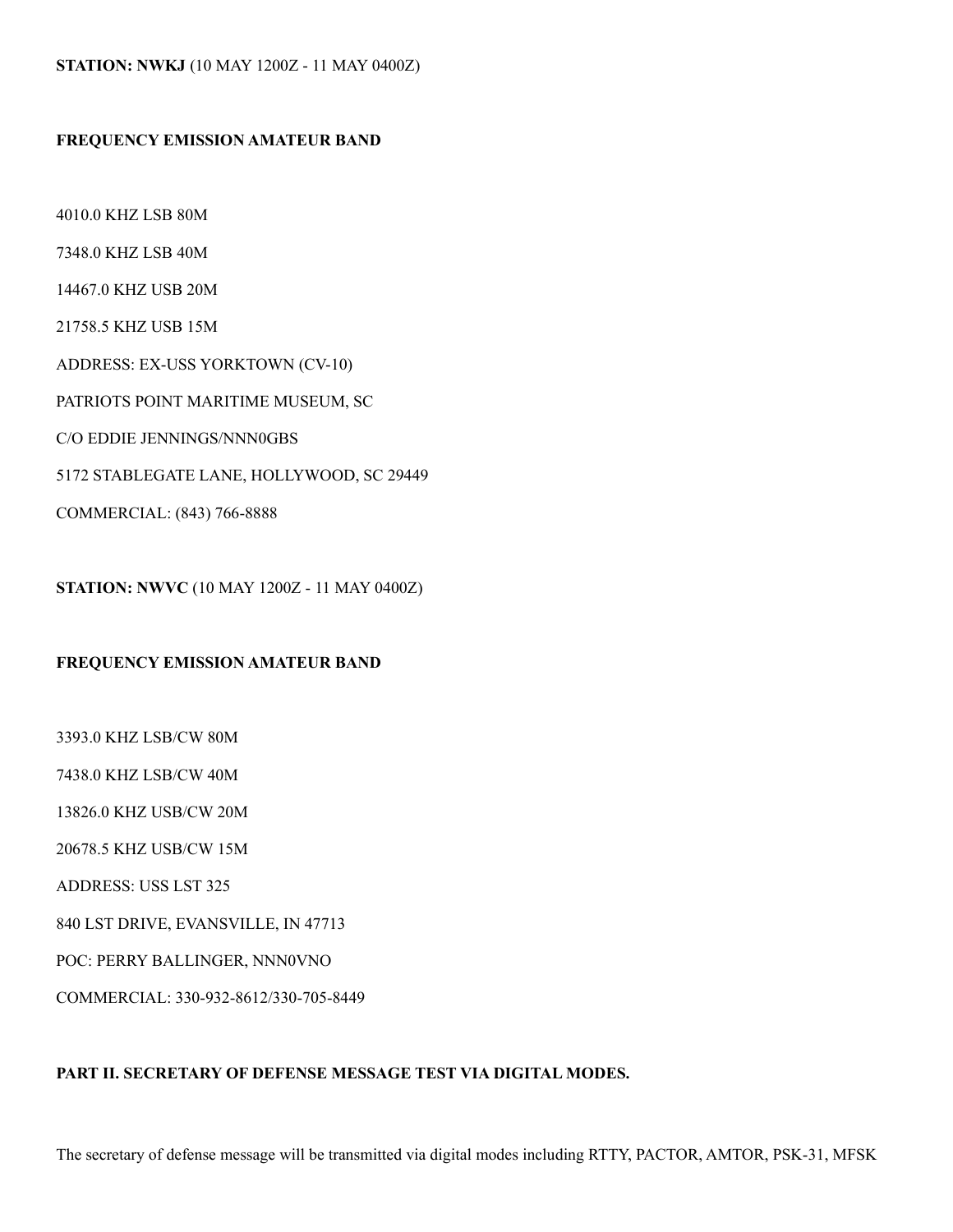and MT63 from the stations listed below, including frequencies, mode, and date/time in zulu (utc). All frequencies are listed "window/dial frequency" sound cards modes will use standard factory settings (NOTE: not all stations may necessarily operate on all the frequencies listed, depending on propagation and available equipment.)

#### **ARMY BROADCAST STATIONS:**

#### **STATION: AAZ**

(HQ ARMY MARS AND WESTERN AREA GATEWAY, FORT HUACHUCA, AZ)

#### **FREQUENCY EMISSION MODE BROADCAST DATE/TIME**

6910.0 KHZ USB RTTY 11 MAY/0110Z 850HZ 75BD MS 188-110 11 MAY/0120Z MIL STD 188-110 SERIAL PSK 14512.5 KHZ USB RTTY 11 MAY/0130Z 850HZ 75BD MS 188-110 11 MAY/0140Z MIL STD 188-110 SERIAL PSK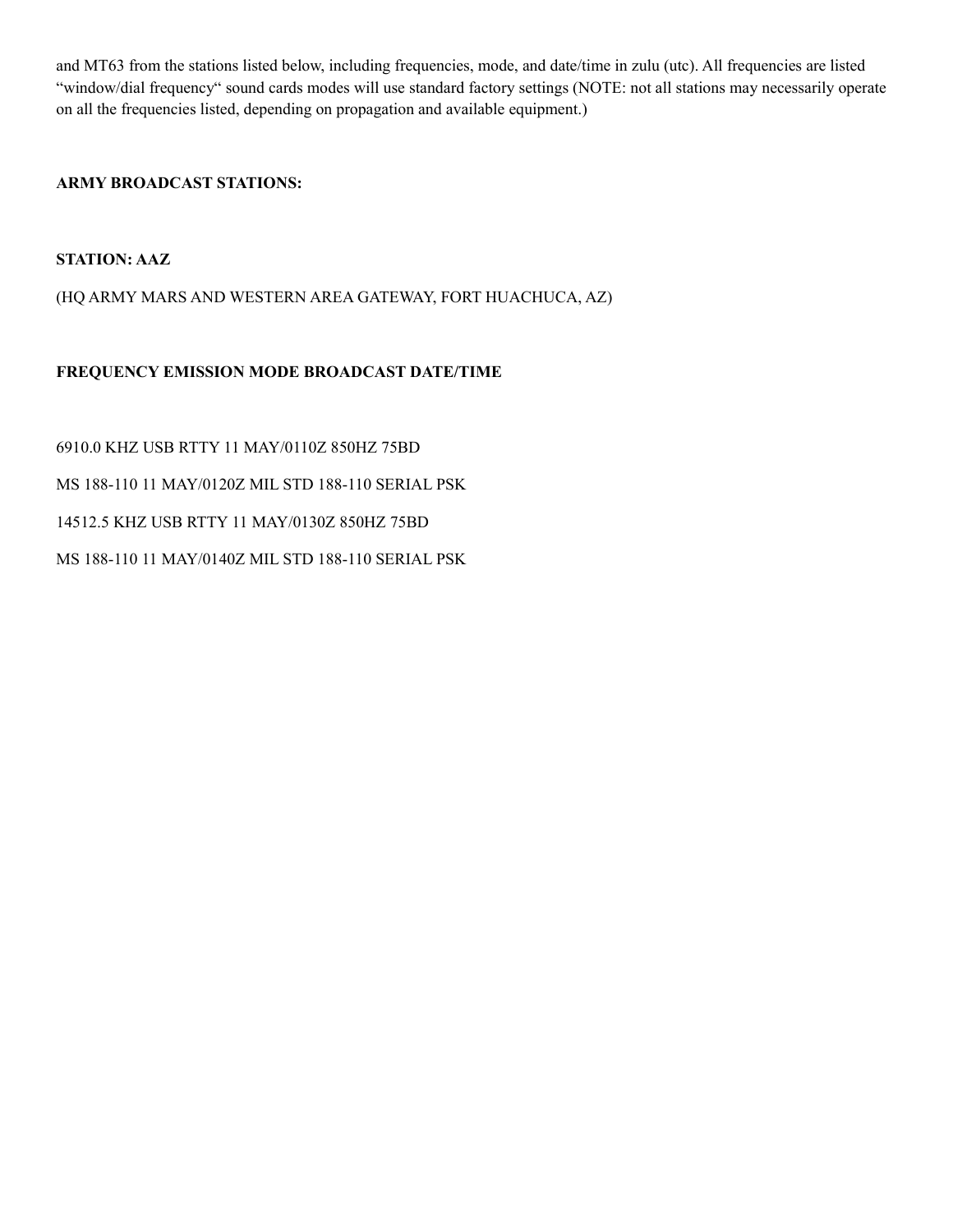#### **STATION: WAR**

(PENTAGON MARS STATION, WASHINGTON, DC )

#### **FREQUENCY EMISSION MODE BROADCAST DATE/TIME**

7882.5 KHZ USB PSK31 10 MAY/1700Z

PSK31 10 MAY/2300Z

MT63 10 MAY/1715Z

MT63 10 MAY/2315Z

14438.5 KHZ USB PACTOR 10 MAY/1730Z

RTTY 10 MAY/1745Z

4000.0 KHZ USB PACTOR 10 MAY/2330Z

RTTY 10 MAY/2345Z

#### **STATION: AAC**

**FREQUENCY EMISSION MODE BROADCAST DATE/TIME** 

4012.0 KHZ USB MT63 11 MAY/0030Z

7360.0 KHZ USB RTTY 11 MAY/0100Z

**NAVY/MARINE CORPS BROADCAST STATIONS:** 

#### **STATION: NBL**

(NAVMARCORMARS RADIO STATION, GROTON CT)

#### **FREQUENCY MODE BROADCAST DATE/TIME**

7370.0 KHZ RTTY 10 MAY/2340Z

#### AMTOR FEC 11 MAY/0010Z

MT63 11 MAY/0040Z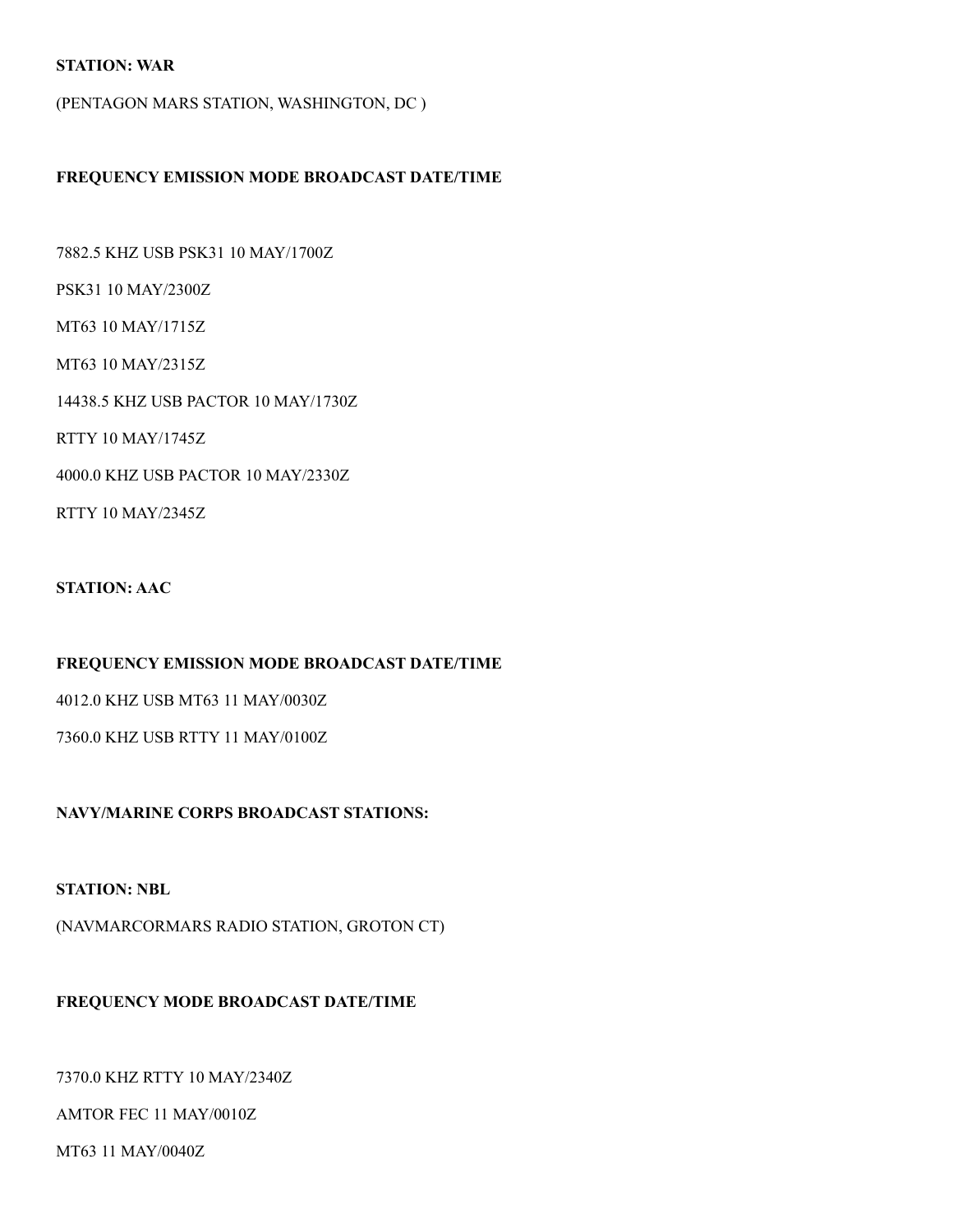#### 14393.0 KHZ RTTY 10 MAY/2340Z

AMTOR FEC 11 MAY/0010Z

MT63 11 MAY/0040Z

#### **STATION: NNN0ASF**

(NAVMARCORMARS RADIO STATION, EASTON, MO)

#### **FREQUENCY MODE BROADCAST DATE/TIME**

7393.0 KHZ RTTY 10 MAY/2340Z

AMTOR FEC 11 MAY/0010Z

MT63 11 MAY/0040Z

13975.5 KHZ RTTY 10 MAY/2340Z

AMTOR FEC 11 MAY/0010Z

MT63 11 MAY/0040Z

**STATION: NNN0CQQ** 

(EX-USS MIDWAY MUSEUM SHIP, SAN DIEGO CA)

#### **FREQUENCY MODE BROADCAST DATE/TIME**

7350.0 KHZ RTTY 11 MAY/0240Z

AMTOR FEC 11 MAY/0310Z

MT63 11 MAY/0340Z

14465.0 KHZ RTTY 11 MAY/0240Z

AMTOR FEC 11 MAY/0310Z

MT63 11 MAY/0340Z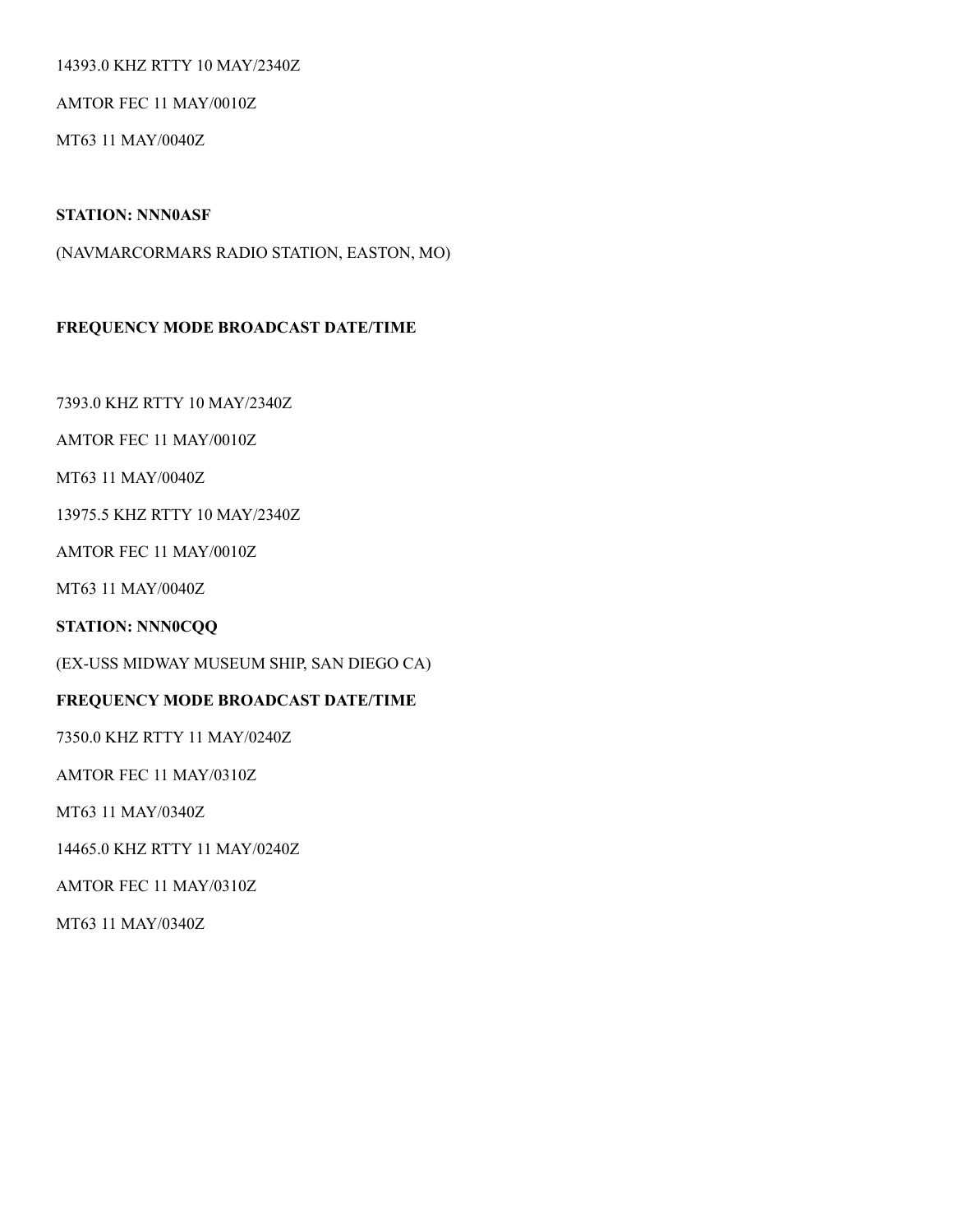#### **STATION: NUW**

(NAVMARCORMARS RADIO STATION, NAS WHIDBEY ISLAND WA)

#### **FREQUENCY MODE BROADCAST DATE/TIME**

7380.0 KHZ RTTY 11 MAY/0240Z

AMTOR FEC 11 MAY/0310Z

MT63 11 MAY/0340Z

13530.0 KHZ RTTY 11 MAY/0240Z

AMTOR FEC 11 MAY/0310Z

MT63 11 MAY/0340Z

#### **STATION: NWKJ**

(EX-USS YORKTOWN, PATRIOTS POINT MARITIME MUSEUM SC)

#### **FREQUENCY MODE BROADCAST DATE/TIME**

7346.5 KHZ RTTY 11 MAY/0240Z

AMTOR FEC 11 MAY/0310Z

MT63 11 MAY/0340Z

14468.5 KHZ RTTY 11 MAY/0240Z

AMTOR FEC 11 MAY/0310Z

MT63 11 MAY/0340Z

#### **STATION: NWVC**

(USS LST 325)

#### **FREQUENCY MODE BROADCAST DATE/TIME**

3391.5 KHZ CW-25WPM 11 MAY/0300Z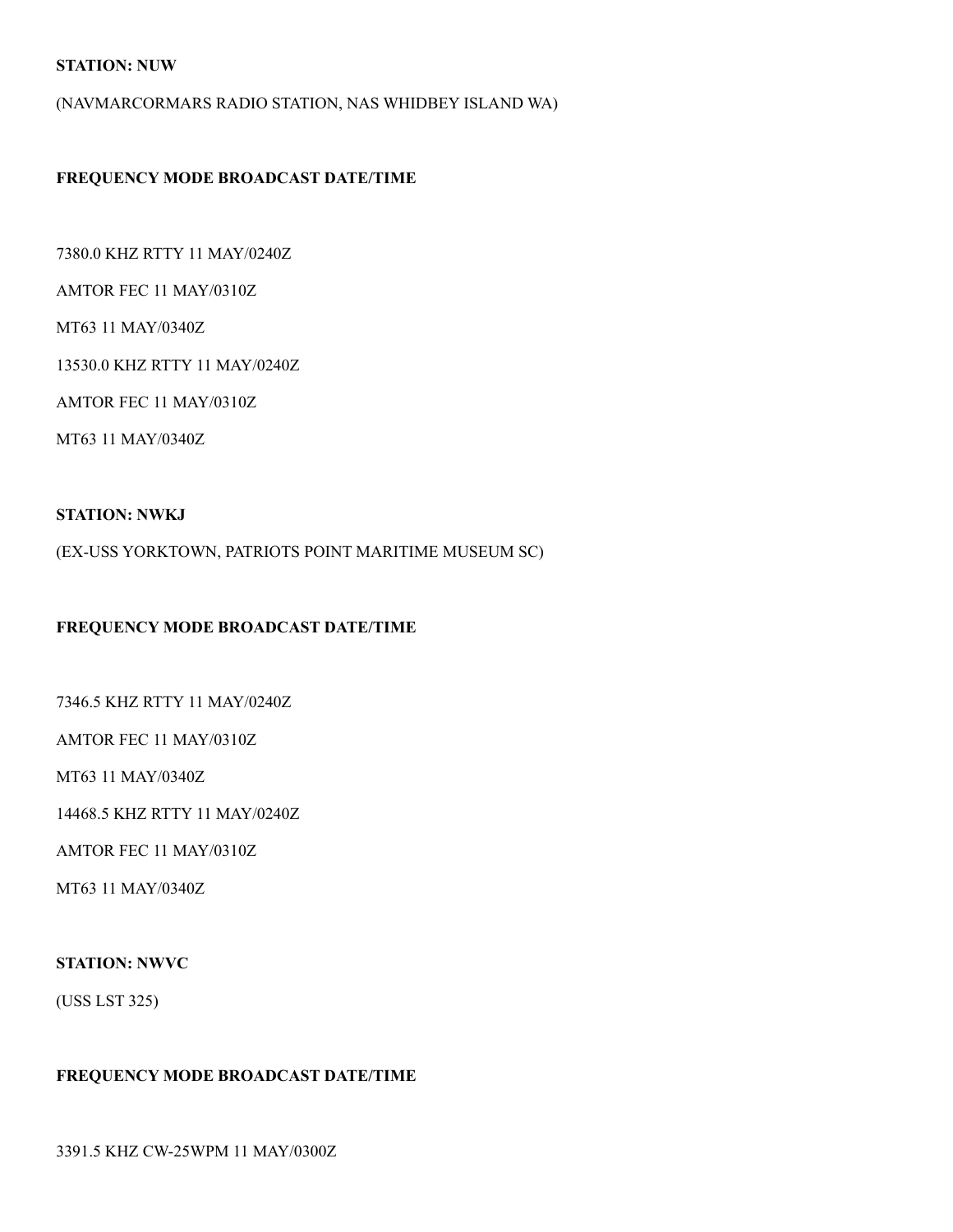7436.5 KHZ CW-25WPM 11 MAY/0300Z

#### **AIR FORCE BROADCAST STATIONS**

#### **STATION: AGA2SY**

**(**HANCOCK FIELD AIR NATIONAL GUARD BASE, NEW YORK)

#### **FREQUENCY MODE BROADCAST DATE/TIME**

7540.0 KHZ RTTY 10 MAY/1930Z

MT63 10 MAY/2030Z

MFSK 10 MAY/2100Z

13993.0 KHZ RTTY 10 MAY/2130Z

MT63 10 MAY/2230Z

MFSK 10 MAY/2300Z

**STATION: AGA5SC** 

(SCOTT AIR FORCE BASE, ILLINOIS)

#### **FREQUENCY MODE BROADCAST DATE/TIME**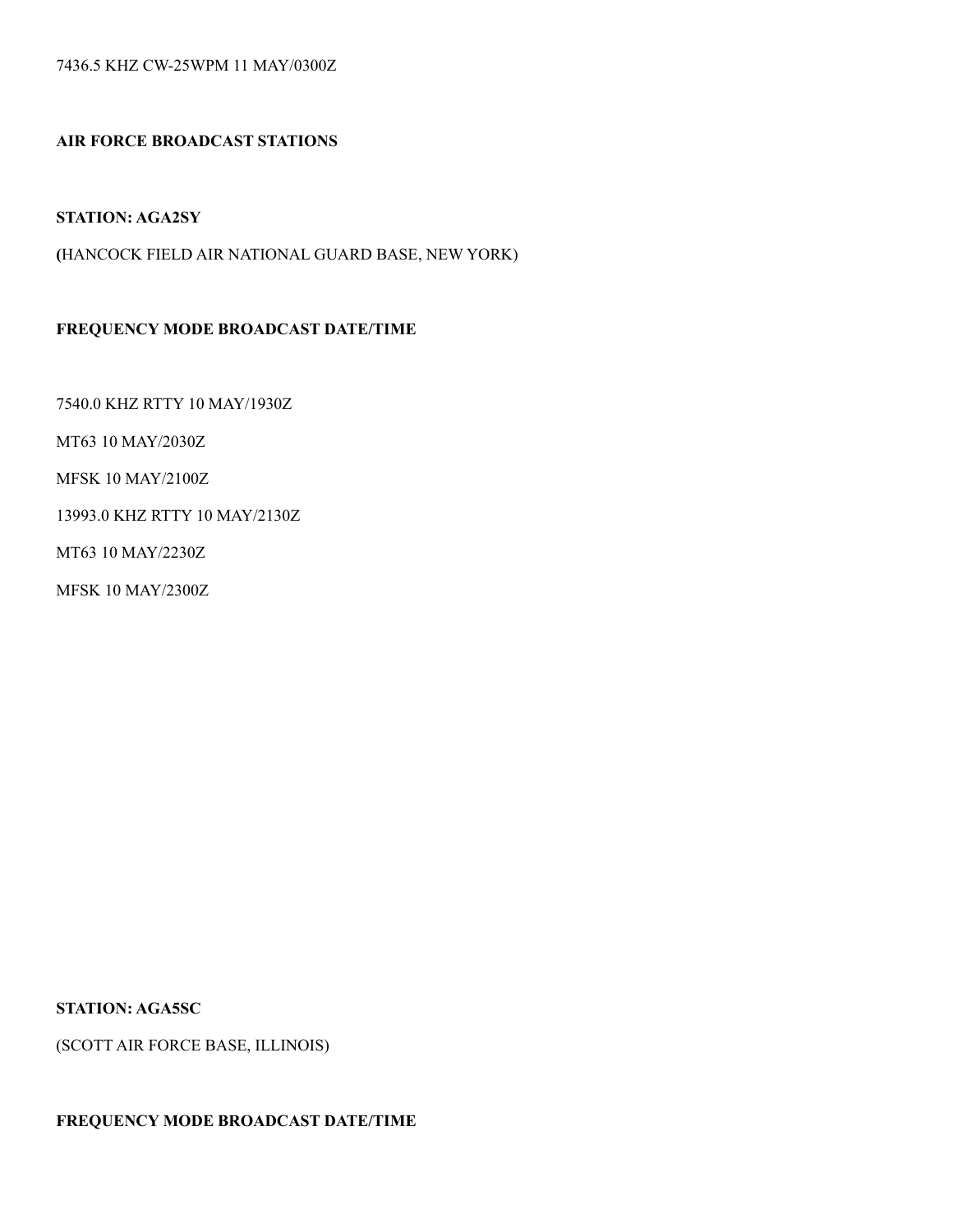7545.0 KHZ RTTY 10 MAY/1930Z

MT63 10 MAY/2030Z

MFSK 10 MAY/2100Z

14392.5 KHZ RTTY 10 MAY/2130Z

MT63 10 MAY/2230Z

MFSK 10 MAY/2300Z

#### **STATION: AGA9TR**

(TRAVIS AIR FORCE BASE, CALIFORNIA)

#### **FREQUENCY MODE BROADCAST DATE/TIME**

7915.0 KHZ RTTY 10 MAY/1930Z

MT63 10 MAY/2030Z

MFSK 10 MAY/2100Z

14411.0 KHZ RTTY 10 MAY/2130Z

MT63 10 MAY/2230Z

MFSK 10 MAY/2300Z

**STATION: AGA4AR** 

(ARNOLD AIR FORCE BASE, TENNESSEE)

#### **FREQUENCY MODE BROADCAST DATE/TIME**

7457.0 KHZ RTTY 10 MAY/1930Z

MT63 10 MAY/2030Z

MFSK 10 MAY/2100Z

15632.0 KHZ RTTY 10 MAY/2130Z

MT63 10 MAY/2230Z

MFSK 10 MAY/2300Z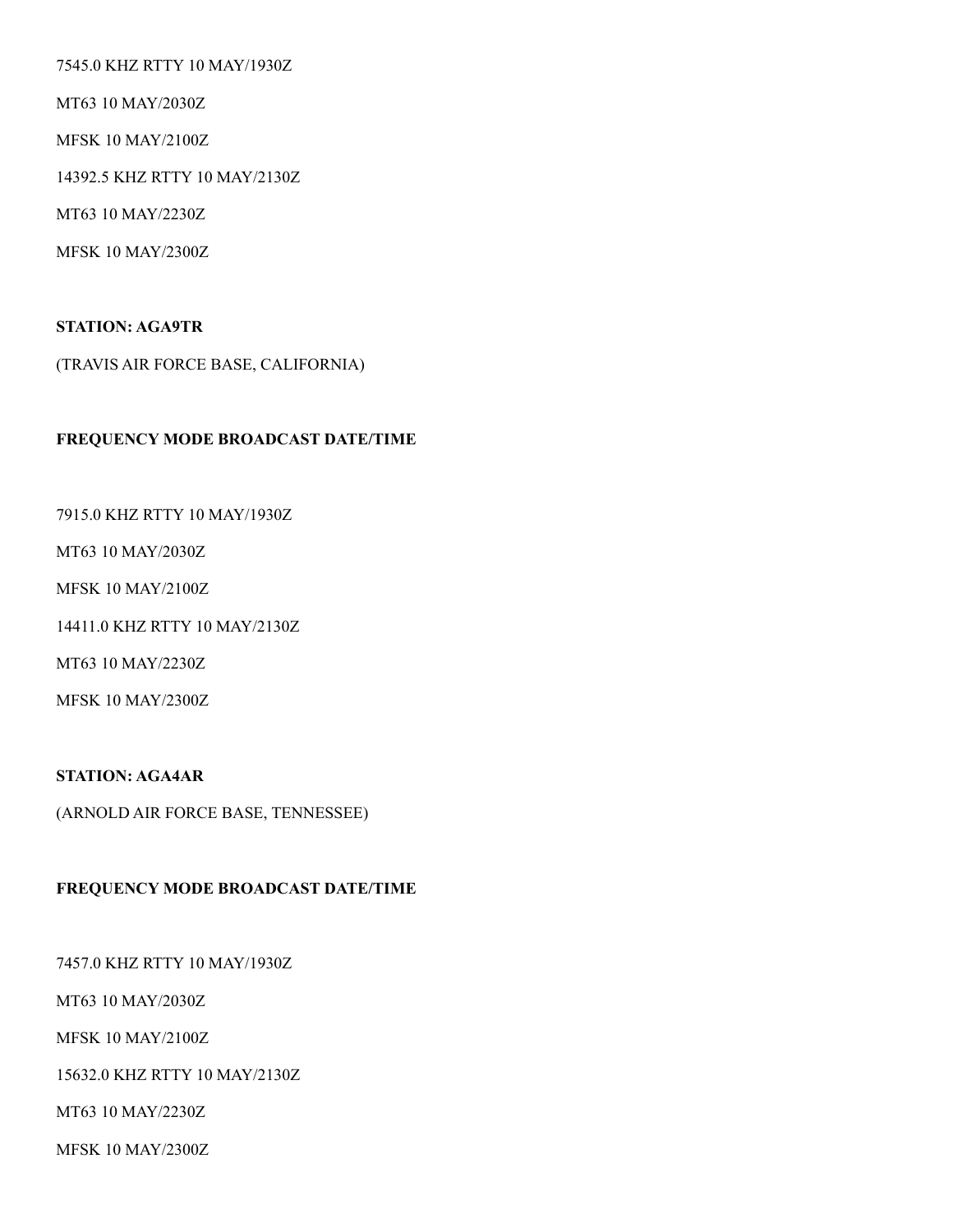#### **SUBMISSION OF SECRETARY OF DEFENSE TEST MESSAGE ENTRIES.**

Transcripts of the RTTY, PACTOR, AMTOR, PSK-31, MFSK and MT63 receiving test should be submitted "as received". No attempt should be made to correct possible transmission errors. Provide time, frequency and call sign of the military station copied, including name, call sign, and address (including zip code) of individual submitting the entry. Ensure this information is placed on the paper containing the test message. Each year a large number of acceptable entries are received with insufficient information, or necessary information was not attached to the transcriptions and was separated, thereby precluding issuance of a certificate. Entries must be sent to the appropriate military address as follows:

A. STATIONS COPYING SECRETARY OF DEFENSE MESSAGE TRANSMITTED FROM **AAZ, WAR** OR **AAC** SEND ENTRIES TO:

ARMED FORCES DAY CELEBRATION

COMMANDER NETCOM

ATTN: NETC-ATD (MARS STATION)

BLDG 90549 JIM AVENUE

FORT HUACHUCA, AZ 85613-7070

B. STATIONS COPYING SECRETARY OF DEFENSE MESSAGE TRANSMITTED FROM **NBL, NNN0ASF, NNN0CQQ, NUW, NWKJ** OR **NWVC** SEND ENTRIES TO:

ARMED FORCES DAY CELEBRATION

CHIEF, NAVY-MARINE CORPS MARS

CHEATHAM ANNEX BLDG 117

108 SANDA AVE

WILLIAMSBURG, VA 23185-5830

C. STATIONS COPYING SECRETARY OF DEFENSE MESSAGE TRANSMITTED FROM **AGA2SY, AGA5SC, AGA9TR**  OR **AFA4AR** SEND ENTRIES TO:

ARMED FORCES DAY CELEBRATION

38 CYRS/CHIEF, AF MARS

203W LOSEY ST, RM 1200

SCOTT AFB, IL 62225